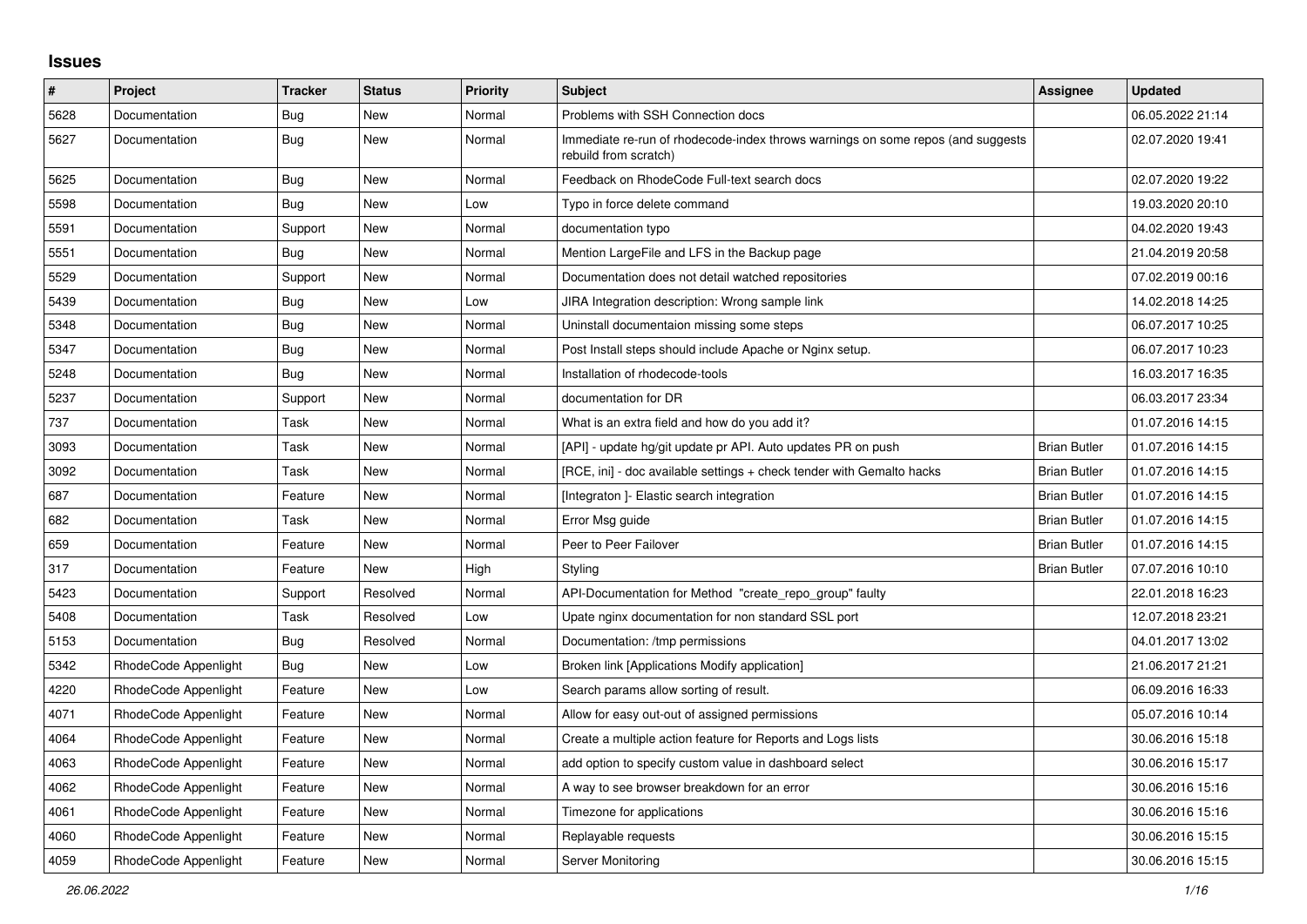| $\vert$ # | Project              | <b>Tracker</b> | <b>Status</b> | Priority | <b>Subject</b>                                                                                              | <b>Assignee</b> | <b>Updated</b>   |
|-----------|----------------------|----------------|---------------|----------|-------------------------------------------------------------------------------------------------------------|-----------------|------------------|
| 4057      | RhodeCode Appenlight | Feature        | New           | Normal   | Negation option for search filter                                                                           |                 | 30.06.2016 15:12 |
| 4056      | RhodeCode Appenlight | Feature        | <b>New</b>    | Normal   | Optionally allow to filter graphs per machine in dashboard                                                  |                 | 30.06.2016 15:12 |
| 4017      | RhodeCode Appenlight | Feature        | New           | Low      | application logos need help                                                                                 |                 | 14.06.2016 11:52 |
| 3994      | RhodeCode Appenlight | Bug            | New           | Normal   | during setup, user is given option to make admin account even if one does not exist                         |                 | 08.06.2016 12:44 |
| 3990      | RhodeCode Appenlight | Bug            | New           | Normal   | some dashboard builder buttons are up against fields                                                        |                 | 07.06.2016 12:01 |
| 3987      | RhodeCode Appenlight | <b>Bug</b>     | New           | Normal   | adjust footer so it's consistent with the website footer                                                    |                 | 15.06.2016 10:20 |
| 3986      | RhodeCode Appenlight | Bug            | New           | Normal   | table headers should be left aligned                                                                        |                 | 07.06.2016 11:53 |
| 4052      | RhodeCode Appenlight | Task           | New           | Normal   | release fixes                                                                                               | Marcin Lulek    | 29.06.2016 12:14 |
| 3991      | RhodeCode Appenlight | Bug            | Resolved      | Normal   | report logs need upper margin                                                                               |                 | 21.06.2016 18:55 |
| 3989      | RhodeCode Appenlight | Bug            | Resolved      | Normal   | even up report spacing                                                                                      |                 | 21.06.2016 18:55 |
| 5680      | RhodeCode CE/EE      | <b>Bug</b>     | New           | High     | Inconsistent timezone display                                                                               |                 | 20.04.2022 14:15 |
| 5679      | RhodeCode CE/EE      | Bug            | New           | Normal   | Data directory continues to grow until it fills disk partition                                              |                 | 25.04.2022 11:42 |
| 5677      | RhodeCode CE/EE      | Support        | <b>New</b>    | Normal   | PR cross merge                                                                                              |                 | 28.01.2022 16:59 |
| 5672      | RhodeCode CE/EE      | <b>Bug</b>     | New           | Normal   | Unable to browse git repository folders with # in names                                                     |                 | 16.12.2021 18:13 |
| 5670      | RhodeCode CE/EE      | <b>Bug</b>     | New           | Normal   | Repo-level administrators can usurp owner of repoistory                                                     |                 | 01.12.2021 16:18 |
| 5664      | RhodeCode CE/EE      | Bug            | New           | Normal   | Regression: When assigning permissions, cannot see own group in auto-complete<br>without special conditions |                 | 29.07.2021 10:49 |
| 5662      | RhodeCode CE/EE      | Bug            | New           | Normal   | Full text search not working due to crash in whoosh                                                         |                 | 07.06.2022 08:31 |
| 5657      | RhodeCode CE/EE      | <b>Bug</b>     | New           | Normal   | Error in maintenance page                                                                                   |                 | 30.03.2021 15:09 |
| 5654      | RhodeCode CE/EE      | Bug            | New           | Normal   | Comment formatting broken when containing @ in a code block                                                 |                 | 24.02.2021 12:10 |
| 5649      | RhodeCode CE/EE      | Bug            | New           | Normal   | test-file-upload                                                                                            |                 | 17.12.2020 23:08 |
| 5645      | RhodeCode CE/EE      | <b>Bug</b>     | New           | High     | Rhodecode returns 400 Bad request on huge mercurial repos                                                   |                 | 18.12.2020 06:29 |
| 5644      | RhodeCode CE/EE      | Bug            | New           | Normal   | PR inks to comments not working if files are collapsed                                                      |                 | 02.12.2020 10:42 |
| 5641      | RhodeCode CE/EE      | Feature        | New           | Normal   | "Add draft" / (x) button usability                                                                          |                 | 30.11.2020 20:53 |
| 5639      | RhodeCode CE/EE      | Support        | New           | High     | 500 Internal Server Error   The server has either erred  after importing Database<br>from backup            |                 | 22.11.2020 09:15 |
| 5638      | RhodeCode CE/EE      | Feature        | New           | Normal   | Add "Copy full url path" button                                                                             |                 | 05.02.2021 20:23 |
| 5637      | RhodeCode CE/EE      | Feature        | New           | Normal   | Clone URL templates - add per repository/namespace                                                          |                 | 29.10.2020 09:38 |
| 5632      | RhodeCode CE/EE      | Bug            | New           | Normal   | Missing Parent Folder for Personal Repo lacks proper handling                                               |                 | 03.08.2020 07:56 |
| 5631      | RhodeCode CE/EE      | Feature        | New           | Normal   | Change target of PR                                                                                         |                 | 31.07.2020 17:05 |
| 5630      | RhodeCode CE/EE      | Bug            | New           | Normal   | Inline comments do not follow the line of code                                                              |                 | 21.07.2020 11:25 |
| 5629      | RhodeCode CE/EE      | <b>Bug</b>     | New           | Normal   | Diff truncated on small files                                                                               |                 | 21.07.2020 08:58 |
| 5626      | RhodeCode CE/EE      | Bug            | New           | Normal   | Whoosh full-text indexing is fully indexing all repos, not recognizing forks                                |                 | 02.07.2020 19:24 |
| 5624      | RhodeCode CE/EE      | <b>Bug</b>     | New           | Normal   | Timeout when trying to test SMTP email configuration                                                        |                 | 01.07.2020 20:01 |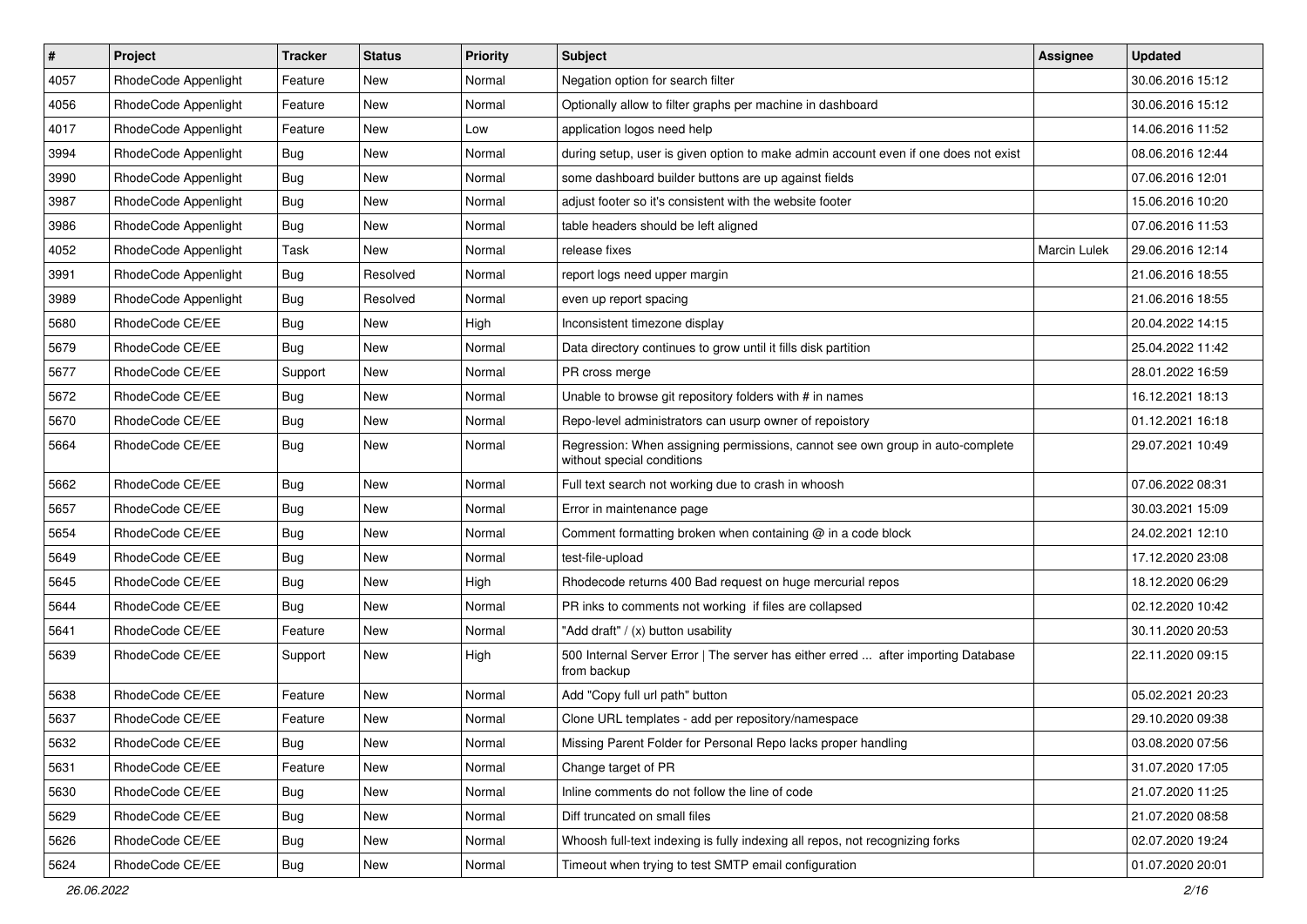| $\sharp$ | <b>Project</b>  | <b>Tracker</b> | <b>Status</b> | Priority | <b>Subject</b>                                                                                                    | <b>Assignee</b> | <b>Updated</b>   |
|----------|-----------------|----------------|---------------|----------|-------------------------------------------------------------------------------------------------------------------|-----------------|------------------|
| 5618     | RhodeCode CE/EE | Support        | <b>New</b>    | Normal   | Getting HTTP 502 Bad Gateway when trying to push (or clone) on a slow network                                     |                 | 27.05.2020 21:56 |
| 5617     | RhodeCode CE/EE | Feature        | New           | Normal   | Allow PRs to non-head bookmarks                                                                                   |                 | 20.05.2020 12:25 |
| 5613     | RhodeCode CE/EE | Feature        | New           | Low      | Feature Request: Issue tracker link in new tab/window                                                             |                 | 03.10.2021 23:25 |
| 5612     | RhodeCode CE/EE | Bug            | <b>New</b>    | Low      | CPU cores getting maxed out by VCSServer on Repository Size request                                               |                 | 03.10.2021 23:25 |
| 5600     | RhodeCode CE/EE | Feature        | New           | Normal   | Change default repository landing page                                                                            |                 | 27.01.2021 01:04 |
| 5595     | RhodeCode CE/EE | Feature        | <b>New</b>    | Normal   | Group code review mail notification                                                                               |                 | 03.03.2020 10:17 |
| 5593     | RhodeCode CE/EE | Support        | New           | Normal   | <b>SSH</b> connections                                                                                            |                 | 17.02.2020 16:18 |
| 5590     | RhodeCode CE/EE | Bug            | New           | Normal   | Pull Request creation takes 2 minutes                                                                             |                 | 28.05.2020 20:48 |
| 5588     | RhodeCode CE/EE | Bug            | <b>New</b>    | Normal   | wrong rendering of issue tracker pattern                                                                          |                 | 29.01.2020 11:24 |
| 5586     | RhodeCode CE/EE | Feature        | New           | Normal   | @mention should be a link                                                                                         |                 | 29.01.2020 11:46 |
| 5584     | RhodeCode CE/EE | Feature        | <b>New</b>    | Normal   | "update pull request link" message on vcs client                                                                  |                 | 23.01.2020 10:32 |
| 5570     | RhodeCode CE/EE | <b>Bug</b>     | <b>New</b>    | Normal   | Remap repositories always fail in RhodeCode community                                                             |                 | 04.10.2019 14:50 |
| 5559     | RhodeCode CE/EE | Bug            | <b>New</b>    | Normal   | Timezone handling issue on repos list                                                                             |                 | 07.07.2019 22:19 |
| 5556     | RhodeCode CE/EE | <b>Bug</b>     | New           | Normal   | After upgrade RhodeCode Enterprise, pull request via API adds repo owner as<br>default reviewer                   |                 | 01.01.2020 13:09 |
| 5552     | RhodeCode CE/EE | Feature        | <b>New</b>    | High     | PR dependency across repos                                                                                        |                 | 22.06.2019 01:15 |
| 5550     | RhodeCode CE/EE | <b>Bug</b>     | New           | Normal   | 500 Internal Server Error   The server has either erred or is incapable of performing<br>the requested operation. |                 | 18.04.2019 17:12 |
| 5547     | RhodeCode CE/EE | Bug            | <b>New</b>    | Normal   | UI not consistent between Firefox and Chrome                                                                      |                 | 01.03.2019 23:35 |
| 5545     | RhodeCode CE/EE | Bug            | New           | Normal   | Merge commit to contain the username/reponame of the origin                                                       |                 | 28.02.2019 13:46 |
| 5543     | RhodeCode CE/EE | Feature        | <b>New</b>    | Normal   | Repo API should have equivalent get repo audit logs() to User API call<br>get user audit logs()                   |                 | 26.02.2019 12:22 |
| 5541     | RhodeCode CE/EE | Support        | New           | Normal   | <b>SVN Settings: Repository Patterns</b>                                                                          |                 | 16.12.2019 15:35 |
| 5540     | RhodeCode CE/EE | Bug            | <b>New</b>    | Normal   | Rhode Code 4.15.2 VCS Caching(?) behaviour                                                                        |                 | 25.02.2019 17:01 |
| 5538     | RhodeCode CE/EE | <b>Bug</b>     | <b>New</b>    | Normal   | internal server error (UnicodeDecodeError) during rhodecode-index request                                         |                 | 20.02.2019 14:43 |
| 5527     | RhodeCode CE/EE | Support        | <b>New</b>    | Normal   | API: expose human readable failure reason                                                                         |                 | 30.01.2019 17:43 |
| 5524     | RhodeCode CE/EE | Bug            | New           | High     | Cannot log into RhodeCode anymore                                                                                 |                 | 15.01.2019 17:08 |
| 5519     | RhodeCode CE/EE | Bug            | <b>New</b>    | High     | User unable to fork the repo despite setting Repository Forking to Disabled                                       |                 | 11.12.2018 22:21 |
| 5512     | RhodeCode CE/EE | Bug            | <b>New</b>    | Normal   | Show commit phase in summary view                                                                                 |                 | 09.11.2018 21:37 |
| 5511     | RhodeCode CE/EE | Feature        | <b>New</b>    | Normal   | New feature to synchronize the fork with the remote repo from the summary page                                    |                 | 13.11.2018 01:23 |
| 5510     | RhodeCode CE/EE | Bug            | New           | High     | AssertionError: unexpected parameters: user_agent & hook_type                                                     |                 | 31.07.2021 11:14 |
| 5509     | RhodeCode CE/EE | Bug            | New           | Normal   | Remove `limportant attributes` from UI elements                                                                   |                 | 07.12.2018 07:40 |
| 5506     | RhodeCode CE/EE | Bug            | New           | Normal   | Web UI fonts are not looking good and is difficult to read for people with low vision                             |                 | 26.10.2018 09:38 |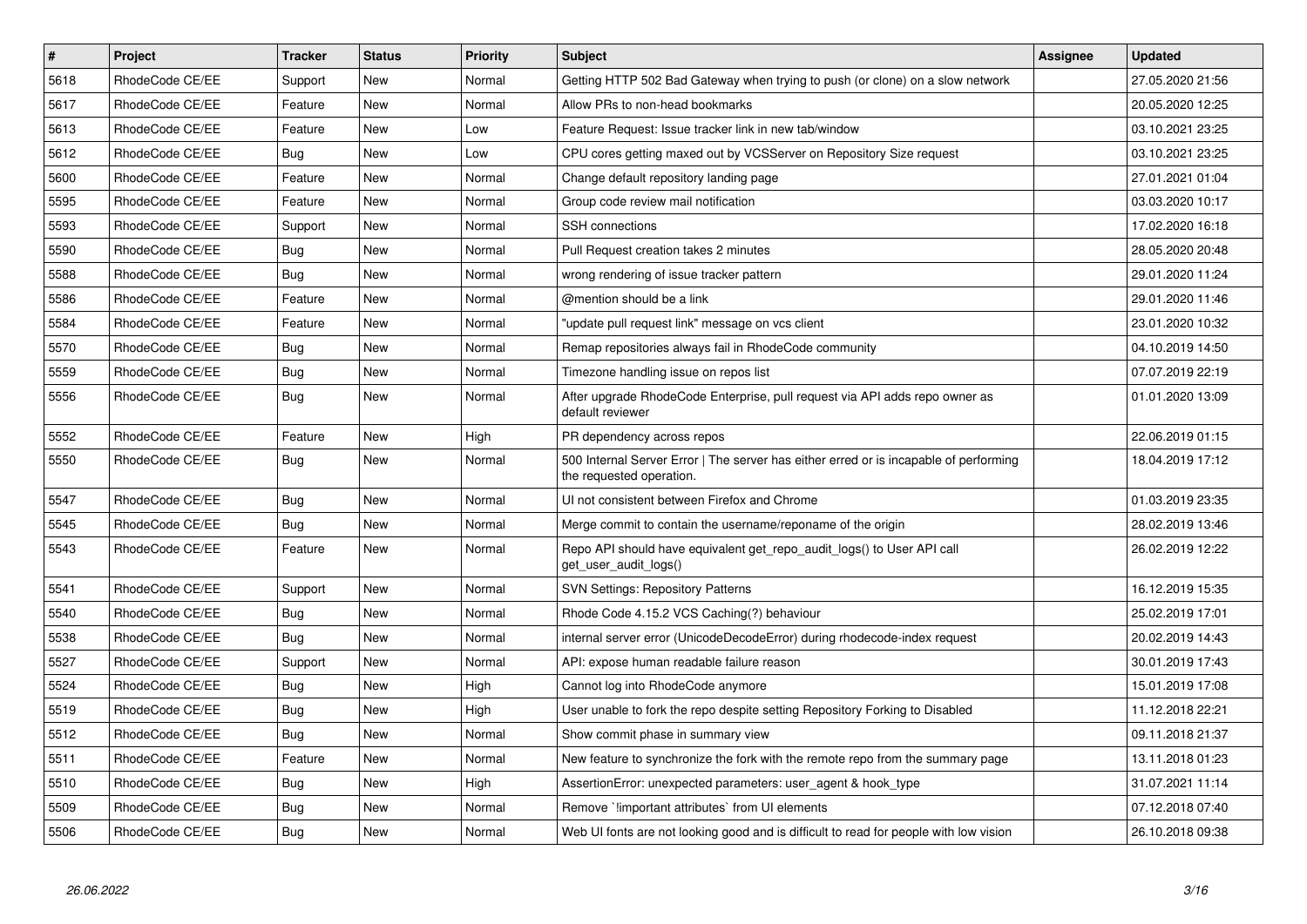| #    | <b>Project</b>  | <b>Tracker</b> | <b>Status</b> | Priority | <b>Subject</b>                                                                                                                                                                       | Assignee | <b>Updated</b>   |
|------|-----------------|----------------|---------------|----------|--------------------------------------------------------------------------------------------------------------------------------------------------------------------------------------|----------|------------------|
| 5504 | RhodeCode CE/EE | Feature        | New           | Normal   | Buttons to copy commit hash and to expand the commit message in the repo<br>summary view                                                                                             |          | 26.10.2018 00:59 |
| 5503 | RhodeCode CE/EE | Support        | New           | Normal   | failed to upgrade to 4.13.3                                                                                                                                                          |          | 06.11.2018 18:28 |
| 5500 | RhodeCode CE/EE | <b>Bug</b>     | <b>New</b>    | Normal   | How to enable/set "RC_SKIP_HOOKS" to disable svn hooks?                                                                                                                              |          | 02.10.2018 07:45 |
| 5499 | RhodeCode CE/EE | Support        | <b>New</b>    | Normal   | ERROR [celery.worker.consumer.consumer] consumer: Cannot connect                                                                                                                     |          | 11.09.2018 08:39 |
| 5497 | RhodeCode CE/EE | Support        | New           | Normal   | hg push hangs                                                                                                                                                                        |          | 30.08.2018 22:15 |
| 5496 | RhodeCode CE/EE | Support        | New           | Normal   | database migration 4.11.6 mysql to 4.12.4 postgres                                                                                                                                   |          | 27.08.2018 21:17 |
| 5495 | RhodeCode CE/EE | Support        | New           | Normal   | Idap to crowd users groups sync source                                                                                                                                               |          | 10.09.2018 22:09 |
| 5494 | RhodeCode CE/EE | Bug            | New           | Normal   | rccontrol's python package management causes slow VCS SSH                                                                                                                            |          | 02.04.2019 11:56 |
| 5492 | RhodeCode CE/EE | Bug            | <b>New</b>    | Normal   | VCSServer + SVN 1.10                                                                                                                                                                 |          | 26.07.2018 15:01 |
| 5491 | RhodeCode CE/EE | Support        | New           | Urgent   | Upgrade RhodeCode Community + VCSSERVER from 4.10.4 to 4.12.4, pull request<br>stop working with reviewers                                                                           |          | 30.08.2018 09:47 |
| 5484 | RhodeCode CE/EE | Support        | <b>New</b>    | Normal   | Setting up ssh, remote hg not found                                                                                                                                                  |          | 06.07.2018 23:41 |
| 5475 | RhodeCode CE/EE | <b>Bug</b>     | New           | Normal   | Unable to locate user in OpenLDAP directory via Idaps                                                                                                                                |          | 08.06.2018 20:06 |
| 5471 | RhodeCode CE/EE | Bug            | <b>New</b>    | Normal   | Webhook integration failing: need more than 3 values to unpack                                                                                                                       |          | 01.06.2018 02:26 |
| 5468 | RhodeCode CE/EE | Support        | New           | Normal   | Check logic for updating last commit for repository groups                                                                                                                           |          | 30.08.2018 09:47 |
| 5462 | RhodeCode CE/EE | Bug            | New           | Normal   | create_repo api fails with celery enabled                                                                                                                                            |          | 10.07.2018 17:49 |
| 5460 | RhodeCode CE/EE | Bug            | <b>New</b>    | Low      | Repo creation stuck when remote clone returns partial http code 500                                                                                                                  |          | 06.07.2018 19:14 |
| 5414 | RhodeCode CE/EE | <b>Bug</b>     | <b>New</b>    | High     | When Opening New Pull Request, Target Revision Default Is Undesireable                                                                                                               |          | 11.04.2018 23:20 |
| 5410 | RhodeCode CE/EE | Bug            | New           | Normal   | After converting to CE, we get the following error when trying to view some repos in<br>the UI: "UnicodeDecodeError: 'ascii' codec can't decode byte" (full error in<br>Description) |          | 25.01.2018 20:45 |
| 5406 | RhodeCode CE/EE | Bug            | <b>New</b>    | Normal   | <b>Installer Fails</b>                                                                                                                                                               |          | 01.12.2017 11:52 |
| 5405 | RhodeCode CE/EE | Bug            | New           | Normal   | Add repository from UI leads to HTTP/404                                                                                                                                             |          | 28.11.2017 11:39 |
| 5404 | RhodeCode CE/EE | Task           | <b>New</b>    | Normal   | Add an option to detach review rules when deleting an user                                                                                                                           |          | 22.11.2017 11:23 |
| 5400 | RhodeCode CE/EE | Task           | <b>New</b>    | Normal   | User group - subgroup support                                                                                                                                                        |          | 06.11.2017 22:00 |
| 5394 | RhodeCode CE/EE | Support        | New           | Normal   | SVN to Git / Mercurial Migration                                                                                                                                                     |          | 03.10.2017 09:29 |
| 5371 | RhodeCode CE/EE | Bug            | New           | Normal   | Comment times in Pull Requests are off by 1 day                                                                                                                                      |          | 10.04.2018 15:11 |
| 5289 | RhodeCode CE/EE | Feature        | <b>New</b>    | High     | Ability to Upload/Replace a file using the UI                                                                                                                                        |          | 22.09.2017 10:29 |
| 5278 | RhodeCode CE/EE | Feature        | New           | Normal   | Require support for git repositories of the form git://                                                                                                                              |          | 13.04.2017 15:20 |
| 5273 | RhodeCode CE/EE | Feature        | New           | Normal   | Comment status                                                                                                                                                                       |          | 07.04.2017 13:10 |
| 5271 | RhodeCode CE/EE | Feature        | New           | Normal   | Private comments                                                                                                                                                                     |          | 07.04.2017 12:01 |
| 5269 | RhodeCode CE/EE | Support        | New           | Normal   | Upgrade from RC EE 3.7.1 to RC EE 4.x                                                                                                                                                |          | 29.06.2017 19:36 |
| 5256 | RhodeCode CE/EE | Feature        | New           | Normal   | Last repository access time.                                                                                                                                                         |          | 23.03.2017 16:34 |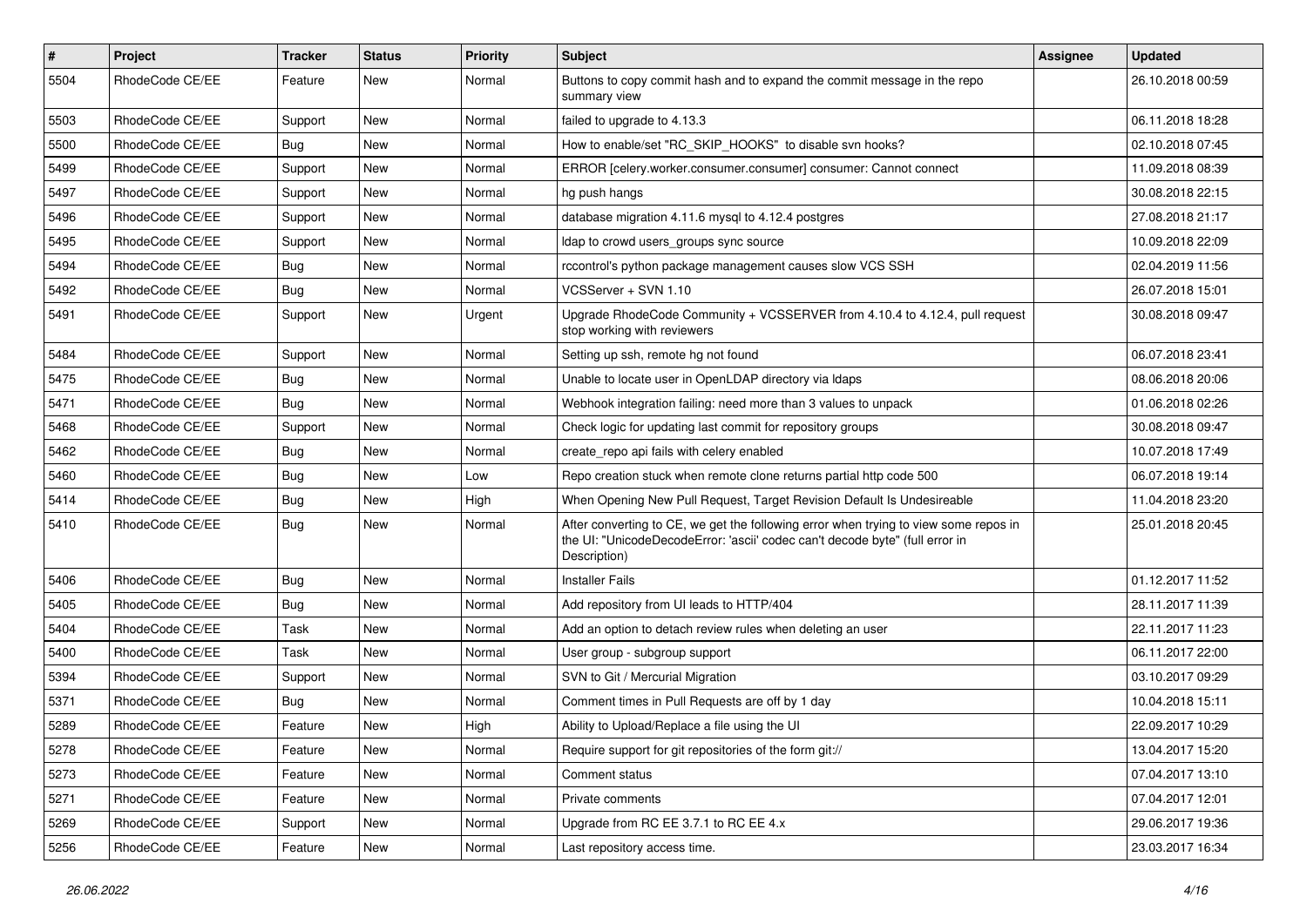| $\pmb{\#}$ | Project         | <b>Tracker</b> | <b>Status</b> | Priority | <b>Subject</b>                                                                                                     | Assignee | <b>Updated</b>   |
|------------|-----------------|----------------|---------------|----------|--------------------------------------------------------------------------------------------------------------------|----------|------------------|
| 5255       | RhodeCode CE/EE | Support        | New           | Normal   | I can't access issues created by me from mail                                                                      |          | 04.04.2017 11:28 |
| 5227       | RhodeCode CE/EE | <b>Bug</b>     | New           | Normal   | 400 during a svn checkout, file with special chars                                                                 |          | 23.02.2017 17:43 |
| 5218       | RhodeCode CE/EE | Bug            | New           | Normal   | 500 when forking repository, when using special chars in password.                                                 |          | 19.02.2017 21:46 |
| 5200       | RhodeCode CE/EE | Task           | New           | Normal   | investigate search improvements                                                                                    |          | 16.12.2019 16:04 |
| 4669       | RhodeCode CE/EE | <b>Task</b>    | <b>New</b>    | Normal   | disable pytest sugar on nix-build                                                                                  |          | 01.12.2016 12:52 |
| 4312       | RhodeCode CE/EE | Task           | New           | Normal   | Storage location changes                                                                                           |          | 11.07.2017 13:31 |
| 4303       | RhodeCode CE/EE | Support        | <b>New</b>    | Normal   | rhodecode instance                                                                                                 |          | 08.11.2016 16:32 |
| 4301       | RhodeCode CE/EE | Feature        | New           | Normal   | [API] toggle force password reset in api for Idap users                                                            |          | 28.10.2016 15:43 |
| 4299       | RhodeCode CE/EE | Task           | New           | Normal   | TEMPLATE repo groups                                                                                               |          | 22.09.2017 10:26 |
| 4290       | RhodeCode CE/EE | Task           | <b>New</b>    | Normal   | Allow to transplant the review status to merged commits                                                            |          | 17.04.2018 21:50 |
| 4285       | RhodeCode CE/EE | <b>Bug</b>     | New           | Normal   | Intermittent error while trying to create or fork a repository                                                     |          | 17.10.2016 22:42 |
| 4272       | RhodeCode CE/EE | Feature        | New           | Normal   | Better SPAM protection                                                                                             |          | 12.10.2016 11:14 |
| 4255       | RhodeCode CE/EE | Bug            | New           | Normal   | [translation, i18n] translation not being applied to integrations pages                                            |          | 30.09.2016 15:56 |
| 4252       | RhodeCode CE/EE | Support        | New           | Normal   | Backup & Recovery                                                                                                  |          | 07.10.2016 19:47 |
| 4226       | RhodeCode CE/EE | Feature        | <b>New</b>    | Normal   | [settings, system info] add VCS and Channelstream status to System Info                                            |          | 14.09.2016 16:45 |
| 4222       | RhodeCode CE/EE | Feature        | New           | Normal   | Configurable detection of READMEs                                                                                  |          | 09.09.2016 10:05 |
| 4216       | RhodeCode CE/EE | Task           | New           | Normal   | [ux, renderers] implement consistent rendering for text fields                                                     |          | 06.09.2016 11:46 |
| 4191       | RhodeCode CE/EE | Feature        | <b>New</b>    | Normal   | Add custom Image logo option to header                                                                             |          | 22.08.2016 14:49 |
| 4190       | RhodeCode CE/EE | Bug            | New           | Normal   | [tests] fix or remove rst xss inline test                                                                          |          | 22.08.2016 12:15 |
| 4189       | RhodeCode CE/EE | <b>Bug</b>     | New           | Normal   | [tests, git] count of commit ids is different for git than hg when comparing remote                                |          | 22.08.2016 12:34 |
| 4188       | RhodeCode CE/EE | Bug            | New           | Normal   | [tests, svn] changeset tests produce different results for svn                                                     |          | 22.08.2016 09:54 |
| 4182       | RhodeCode CE/EE | Feature        | New           | Normal   | add direct link from notification to corresponding PR                                                              |          | 19.08.2016 12:35 |
| 4163       | RhodeCode CE/EE | <b>Task</b>    | <b>New</b>    | Normal   | [ce, ee] celery refactor + upgrade                                                                                 |          | 15.08.2016 12:32 |
| 4154       | RhodeCode CE/EE | <b>Bug</b>     | New           | Low      | [ce, ee] user register via github captcha                                                                          |          | 05.08.2016 22:51 |
| 4144       | RhodeCode CE/EE | Feature        | <b>New</b>    | Normal   | [ux] improve enable/disable of notifications                                                                       |          | 02.08.2016 17:19 |
| 4116       | RhodeCode CE/EE | Bug            | New           | High     | [ee] Starting EE or running paster commands like setup-rhodecode does not work<br>without setting LC_ALL properly. |          | 18.08.2016 21:03 |
| 4109       | RhodeCode CE/EE | Bug            | <b>New</b>    | Normal   | [files] The "switch to commit" widget is broken after using browser back button                                    |          | 17.04.2018 21:50 |
| 4051       | RhodeCode CE/EE | Task           | New           | Normal   | [ux, renderering] Consistent formatting on text fields.                                                            |          | 22.09.2017 10:27 |
| 4045       | RhodeCode CE/EE | Task           | New           | Normal   | File permissions                                                                                                   |          | 17.04.2018 21:49 |
| 4040       | RhodeCode CE/EE | Bug            | New           | Low      | [ce, ee] logout when logged out causes 403 Cross-site request forgery detected                                     |          | 23.06.2016 13:40 |
| 3980       | RhodeCode CE/EE | Feature        | New           | Normal   | Add CI engine                                                                                                      |          | 05.06.2016 21:32 |
| 3979       | RhodeCode CE/EE | Feature        | New           | Normal   | Add kanban board                                                                                                   |          | 05.06.2016 21:20 |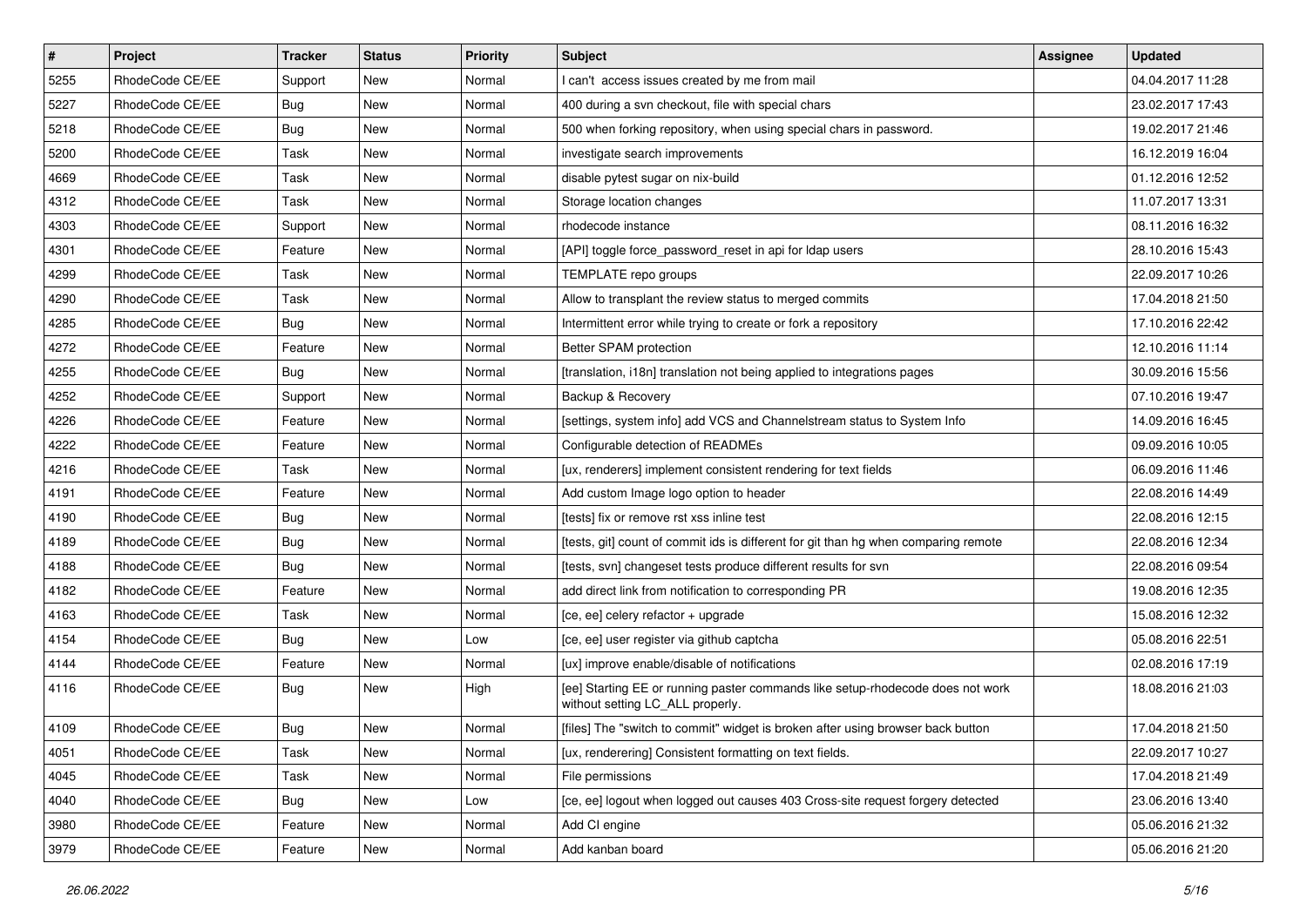| $\vert$ # | Project         | Tracker    | <b>Status</b> | <b>Priority</b> | <b>Subject</b>                                                            | Assignee | <b>Updated</b>   |
|-----------|-----------------|------------|---------------|-----------------|---------------------------------------------------------------------------|----------|------------------|
| 3978      | RhodeCode CE/EE | Feature    | New           | Normal          | Add bug tracker                                                           |          | 05.06.2016 21:20 |
| 3977      | RhodeCode CE/EE | Feature    | <b>New</b>    | Normal          | Wiki                                                                      |          | 05.06.2016 21:11 |
| 3963      | RhodeCode CE/EE | Bug        | New           | Normal          | [ce] Getting a newly added repo via remap/rescan via api gives no data    |          | 27.05.2016 05:02 |
| 3956      | RhodeCode CE/EE | <b>Bug</b> | New           | Normal          | [ce] - svn commit with all 'None' properties (author, message, etc.)      |          | 23.05.2016 17:22 |
| 3939      | RhodeCode CE/EE | Bug        | New           | Normal          | [ux] changelog filter blank after going back in browser                   |          | 18.05.2016 14:50 |
| 3923      | RhodeCode CE/EE | <b>Bug</b> | New           | Normal          | odd exception on running internal-code                                    |          | 09.08.2016 10:54 |
| 3922      | RhodeCode CE/EE | <b>Bug</b> | New           | Normal          | svn backend returns different diff to git/hg backends                     |          | 11.05.2016 14:29 |
| 3615      | RhodeCode CE/EE | Bug        | New           | Low             | (OperationalError) too many SQL variables on admin journal page           |          | 06.05.2016 11:45 |
| 3486      | RhodeCode CE/EE | Feature    | New           | Normal          | expose origin of permission in perm dict for users                        |          | 06.06.2016 10:54 |
| 3484      | RhodeCode CE/EE | Task       | New           | Normal          | oauth: reduce required permissions for 3rd party                          |          | 13.04.2016 12:33 |
| 3472      | RhodeCode CE/EE | Feature    | New           | Normal          | Expose unified hooks that can be used in SSH backend                      |          | 14.04.2016 17:54 |
| 3460      | RhodeCode CE/EE | Feature    | New           | Normal          | [ux, frontend] hide "show more" button when there is nothing more to show |          | 11.04.2016 13:37 |
| 3455      | RhodeCode CE/EE | Feature    | New           | Normal          | [ux] commit message search should render entire commit message            |          | 07.04.2016 17:50 |
| 3441      | RhodeCode CE/EE | <b>Bug</b> | New           | Normal          | [ux] clicking on line in file view scrolls to that line                   |          | 05.04.2016 13:35 |
| 3440      | RhodeCode CE/EE | Feature    | New           | Normal          | [design, ux] mock-up user interface for adding a branch/bookmark          |          | 05.04.2016 09:21 |
| 3382      | RhodeCode CE/EE | Bug        | New           | Normal          | download superrepo with subrepos                                          |          | 25.03.2016 01:30 |
| 3377      | RhodeCode CE/EE | Task       | New           | Normal          | extra fields types extensions                                             |          | 24.03.2016 15:23 |
| 3376      | RhodeCode CE/EE | Task       | New           | Normal          | Repo action plugins                                                       |          | 24.03.2016 15:21 |
| 3373      | RhodeCode CE/EE | Feature    | New           | Normal          | Allow to create Bookmarks and Branches from UI                            |          | 05.04.2016 09:21 |
| 3364      | RhodeCode CE/EE | Support    | New           | High            | Allow Specifying the Commit Message for Pull Request Merges               |          | 17.04.2018 21:51 |
| 3362      | RhodeCode CE/EE | Task       | New           | Normal          | auth-plugins, indicate visually that plugin is turned on but NOT enabled  |          | 22.03.2016 19:03 |
| 3351      | RhodeCode CE/EE | <b>Bug</b> | New           | Normal          | Duplicate IP whitelist entry shows error flash                            |          | 21.03.2016 15:54 |
| 3334      | RhodeCode CE/EE | Bug        | New           | Normal          | Attempt to edit .coveragerc through the online file editor                |          | 17.03.2016 13:49 |
| 3332      | RhodeCode CE/EE | Support    | New           | Normal          | LDAP settings page: Add button "test connection"                          |          | 17.03.2016 10:23 |
| 3261      | RhodeCode CE/EE | Task       | New           | Normal          | mousetrap.js bump to latest 1.5.X version                                 |          | 17.03.2016 12:52 |
| 3260      | RhodeCode CE/EE | Task       | New           | Normal          | api: expose get_repo_node method                                          |          | 17.03.2016 12:56 |
| 3250      | RhodeCode CE/EE | <b>Bug</b> | New           | Normal          | Posting a comment message is very slow !                                  |          | 17.03.2016 12:57 |
| 3022      | RhodeCode CE/EE | <b>Bug</b> | New           | Normal          | SVN support with repositories groups                                      |          | 26.07.2016 18:25 |
| 2944      | RhodeCode CE/EE | Task       | New           | Normal          | Bump gunicorn to 19.4 version                                             |          | 17.03.2016 12:58 |
| 2882      | RhodeCode CE/EE | Feature    | New           | Normal          | Bulk comment submit                                                       |          | 17.03.2016 17:50 |
| 2844      | RhodeCode CE/EE | Task       | New           | Normal          | Update Bcrypt to a maintained version                                     |          | 17.02.2018 20:37 |
| 1457      | RhodeCode CE/EE | Feature    | New           | Normal          | add allow permissions inheritance on repo groups                          |          | 22.09.2017 10:27 |
| 148       | RhodeCode CE/EE | Feature    | New           | Normal          | [comments] Add per file and multiline comments in a changeset             |          | 25.05.2016 10:20 |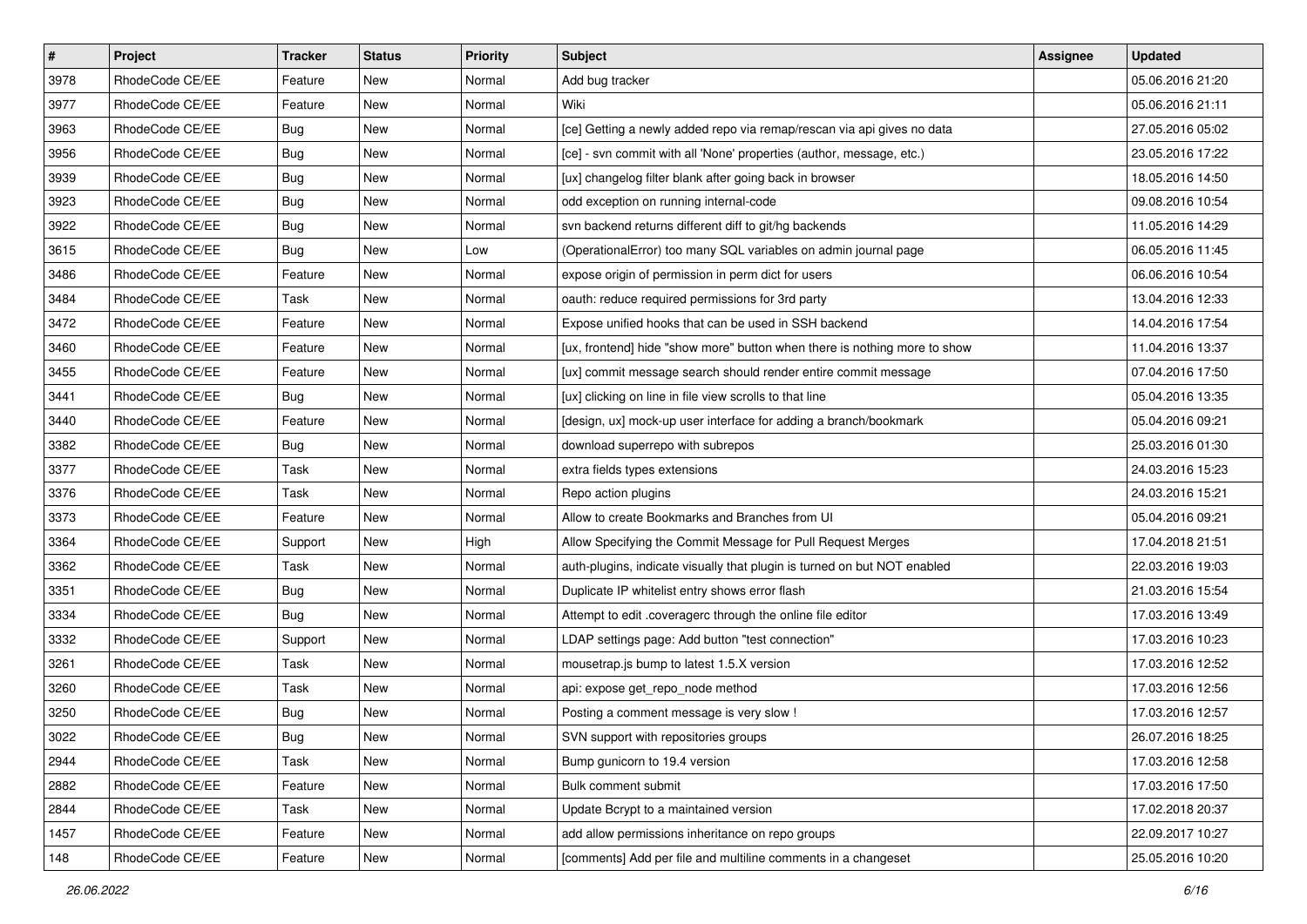| $\vert$ # | Project         | <b>Tracker</b> | <b>Status</b> | Priority | <b>Subject</b>                                                                                | Assignee                            | <b>Updated</b>   |
|-----------|-----------------|----------------|---------------|----------|-----------------------------------------------------------------------------------------------|-------------------------------------|------------------|
| 5553      | RhodeCode CE/EE | Bug            | <b>New</b>    | Normal   | Exceptions Tracker - Exception ID: 140095575901360 after upgrade to the lastes<br>version     | Thierry<br>Wynsdau                  | 10.07.2019 10:33 |
| 5548      | RhodeCode CE/EE | Feature        | <b>New</b>    | Normal   | <b>Initial Search API</b>                                                                     | Peter Colledge                      | 07.07.2019 22:21 |
| 4234      | RhodeCode CE/EE | Task           | <b>New</b>    | Normal   | prepare and test RhodeCode VM image for AWS                                                   | Marcin Lulek                        | 11.07.2017 13:32 |
| 5653      | RhodeCode CE/EE | Feature        | New           | Normal   | Extend SSH clone to support cloning by repo id.                                               | Marcin<br>Kuzminski<br>[CTO]        | 17.02.2021 12:58 |
| 5441      | RhodeCode CE/EE | Feature        | <b>New</b>    | Low      | Some files not parsed as XML files                                                            | Marcin<br>Kuzminski<br>[CTO]        | 12.06.2018 12:23 |
| 5382      | RhodeCode CE/EE | Feature        | <b>New</b>    | Normal   | Support for repository aliases                                                                | Marcin<br>Kuzminski<br><b>[CTO]</b> | 04.09.2017 15:17 |
| 5257      | RhodeCode CE/EE | <b>Bug</b>     | <b>New</b>    | Normal   | Git repository with big binary file provokes error and strange behavior/memory leak<br>of RH. | Marcin<br>Kuzminski<br>[CTO]        | 23.03.2017 22:02 |
| 4213      | RhodeCode CE/EE | Feature        | <b>New</b>    | High     | Embed PostgreSQL database                                                                     | Marcin<br>Kuzminski<br><b>ICTOI</b> | 03.09.2016 23:45 |
| 4000      | RhodeCode CE/EE | Feature        | <b>New</b>    | Normal   | Make compare more functional                                                                  | Marcin<br>Kuzminski<br>[CTO]        | 18.11.2017 19:11 |
| 3483      | RhodeCode CE/EE | <b>Bug</b>     | <b>New</b>    | Normal   | oauth: disable 3rd party registration if RhodeCode registration is disabled                   | Marcin<br>Kuzminski<br>[CTO]        | 13.04.2016 12:13 |
| 4289      | RhodeCode CE/EE | Task           | <b>New</b>    | Low      | [ce, ee] clean up pygments lexer functions + handling                                         | Daniel D                            | 21.10.2016 14:44 |
| 4256      | RhodeCode CE/EE | Bug            | New           | Normal   | [ce, ee, ux] Source code highlight colors conflict with red/green inserted/deleted<br>blocks  | Daniel D                            | 03.10.2016 05:00 |
| 4246      | RhodeCode CE/EE | Task           | <b>New</b>    | Normal   | [ce, ee, vcs, git] add tests for annotated git tags                                           | Daniel D                            | 13.02.2018 18:03 |
| 4232      | RhodeCode CE/EE | Feature        | New           | Normal   | [ce, ee, pr, compare] redo diffs, support side by side diffs, html diffs                      | Daniel D                            | 25.10.2016 15:40 |
| 4208      | RhodeCode CE/EE | Bug            | New           | Normal   | [ce, ee] test errors get hidden by error page                                                 | Daniel D                            | 14.09.2016 12:00 |
| 4197      | RhodeCode CE/EE | Task           | <b>New</b>    | Normal   | [ce, ee] get list of users with their permissions to a repository                             | Daniel D                            | 22.09.2017 10:30 |
| 4179      | RhodeCode CE/EE | Task           | New           | Normal   | [ce, ee] refine perms summary list                                                            | Daniel D                            | 14.09.2016 12:09 |
| 4157      | RhodeCode CE/EE | Feature        | <b>New</b>    | Normal   | [integrations] Integrate with industry standard SW development tools                          | Daniel D                            | 08.08.2016 12:55 |
| 4147      | RhodeCode CE/EE | Task           | <b>New</b>    | Normal   | [ce, ee, docs] Events documentation                                                           | Daniel D                            | 15.08.2016 12:33 |
| 4120      | RhodeCode CE/EE | Task           | <b>New</b>    | Normal   | [ce] replace get_repo_nodes api                                                               | Daniel D                            | 17.04.2018 21:49 |
| 5270      | RhodeCode CE/EE | Task           | <b>New</b>    | Normal   | Comments updates                                                                              | Bartłomiej<br>Wołyńczyk             | 17.04.2018 21:51 |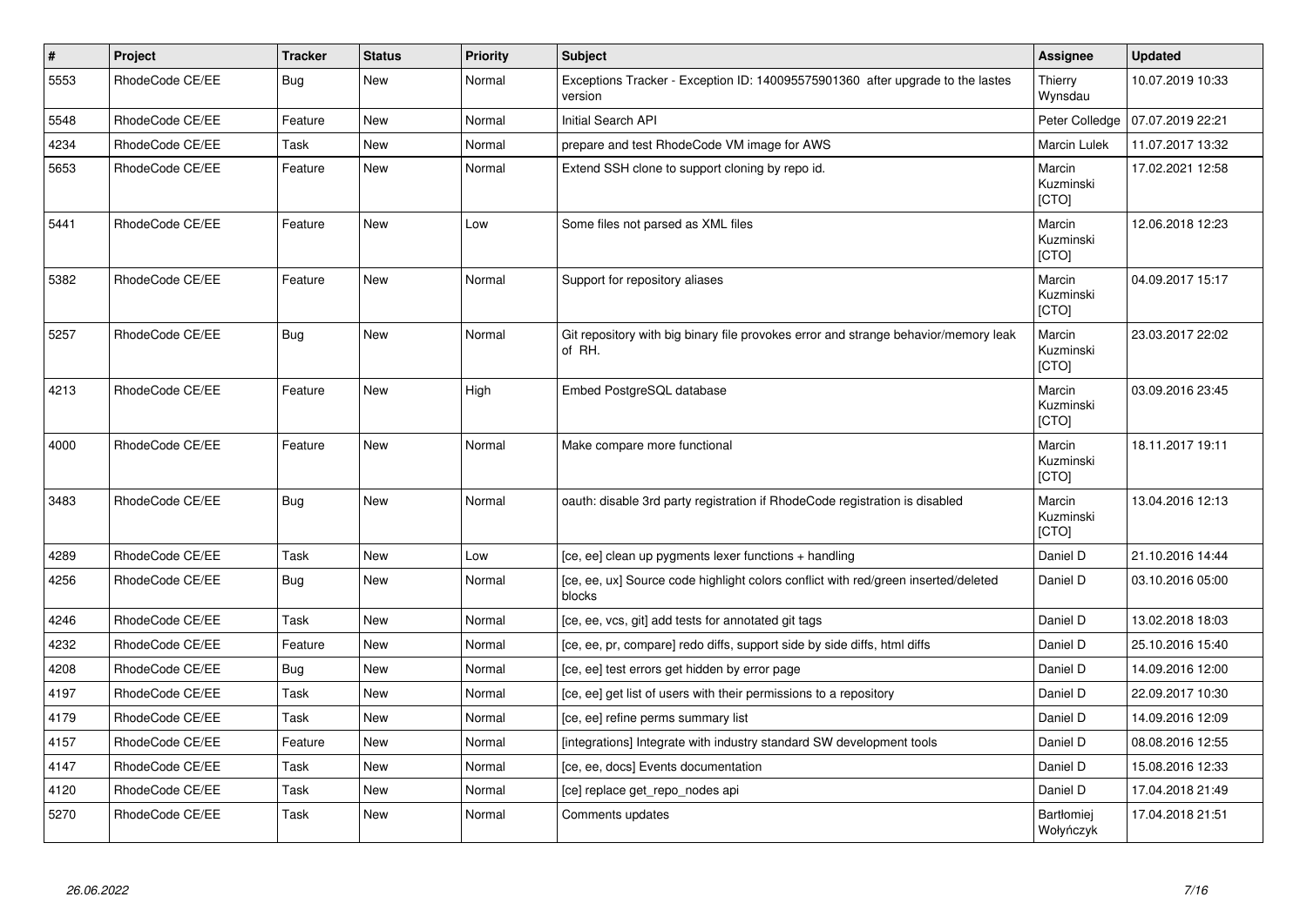| $\vert$ # | <b>Project</b>  | <b>Tracker</b> | <b>Status</b> | <b>Priority</b> | <b>Subject</b>                                                                                                                       | Assignee                       | <b>Updated</b>   |
|-----------|-----------------|----------------|---------------|-----------------|--------------------------------------------------------------------------------------------------------------------------------------|--------------------------------|------------------|
| 4074      | RhodeCode CE/EE | Feature        | <b>New</b>    | Normal          | Edit review comment                                                                                                                  | <b>Bartłomiei</b><br>Wołyńczyk | 17.04.2018 21:51 |
| 5399      | RhodeCode CE/EE | Bug            | In Progress   | High            | Issues with Git LFS integration                                                                                                      |                                | 07.07.2019 22:21 |
| 5316      | RhodeCode CE/EE | Feature        | In Progress   | Normal          | UI should provide checkout URL for a SVN path                                                                                        |                                | 06.11.2017 21:59 |
| 3967      | RhodeCode CE/EE | Support        | In Progress   | Normal          | Server 500 error                                                                                                                     |                                | 11.08.2016 13:39 |
| 3504      | RhodeCode CE/EE | Task           | In Progress   | Normal          | [routing] Move static assets under a common prefix                                                                                   |                                | 19.07.2016 12:27 |
| 3372      | RhodeCode CE/EE | Bug            | In Progress   | High            | [Idap, groups] Customer gets an empty list of groups                                                                                 | Mikhail<br>Chernykh            | 08.06.2016 11:32 |
| 4193      | RhodeCode CE/EE | Feature        | In Progress   | Normal          | Improve Filter Functionality in the Change Log                                                                                       | Marcin<br>Kuzminski<br>[CTO]   | 22.09.2017 10:25 |
| 4035      | RhodeCode CE/EE | Bug            | In Progress   | Normal          | failed to create whoosh index                                                                                                        | Marcin<br>Kuzminski<br>[CTO]   | 06.07.2016 00:04 |
| 4110      | RhodeCode CE/EE | Bua            | In Progress   | Normal          | [ce, ee] repos can be named _admin, _static                                                                                          | Daniel D                       | 20.07.2016 19:51 |
| 5669      | RhodeCode CE/EE | Bug            | Resolved      | Normal          | Mercurial commit messages doesn't show cyrillic symbols                                                                              |                                | 01.10.2021 10:39 |
| 5656      | RhodeCode CE/EE | Bug            | Resolved      | Normal          | Error for branch permission page                                                                                                     |                                | 30.04.2021 08:53 |
| 5655      | RhodeCode CE/EE | Bug            | Resolved      | Normal          | New public gist's id is always auto generated                                                                                        |                                | 01.07.2021 12:06 |
| 5652      | RhodeCode CE/EE | Bug            | Resolved      | Normal          | Pull Requests: when title and descriptions contains character [] {} and () index out of<br>bound when attempting to comment/approve. |                                | 30.04.2021 08:53 |
| 5651      | RhodeCode CE/EE | Bug            | Resolved      | Normal          | Pull requests can get stuck if the diff is too large (it was created by mistake but we<br>can't open it to delete it)                |                                | 30.04.2021 08:53 |
| 5643      | RhodeCode CE/EE | Feature        | Resolved      | Low             | jump to bottom of review                                                                                                             |                                | 30.04.2021 08:53 |
| 5642      | RhodeCode CE/EE | Feature        | Resolved      | Normal          | pull request version column in commit list                                                                                           |                                | 30.04.2021 08:53 |
| 5636      | RhodeCode CE/EE | <b>Bug</b>     | Resolved      | High            | Remap and Rescan 500 Internal Server Error                                                                                           |                                | 30.04.2021 08:53 |
| 5635      | RhodeCode CE/EE | Feature        | Resolved      | Normal          | Remember column sorted by of the "Pull Requests You Participate In" table                                                            |                                | 30.11.2020 22:30 |
| 5634      | RhodeCode CE/EE | Bug            | Resolved      | Normal          | Quick Search Toolbar bugs out if pull request contains unicode double quote<br>character "                                           |                                | 12.10.2020 23:13 |
| 5633      | RhodeCode CE/EE | Bug            | Resolved      | Normal          | Moderately large pull requests fail because inefficient use of reviewer_data_json<br>column in pull requests table                   |                                | 12.10.2020 23:13 |
| 5623      | RhodeCode CE/EE | Bug            | Resolved      | Normal          | Credentials for remote repository URL leaking in Repository Header                                                                   |                                | 22.07.2020 00:47 |
| 5622      | RhodeCode CE/EE | Bug            | Resolved      | High            | Upgrade from 4.18.3 to 4.19.3 broke all PRs                                                                                          |                                | 28.07.2020 16:44 |
| 5621      | RhodeCode CE/EE | Bug            | Resolved      | Urgent          | LDAP + User Groups authentication plugin not working after upgrade to 4.19.x                                                         |                                | 15.06.2020 17:56 |
| 5620      | RhodeCode CE/EE | Bug            | Resolved      | Normal          | Regression of mail rendering in Thunderbird                                                                                          |                                | 15.06.2020 16:45 |
| 5619      | RhodeCode CE/EE | Bug            | Resolved      | Normal          | Setting Landing Commit to SVN Trunk results in Files tab hitting a 404                                                               |                                | 04.06.2020 23:51 |
| 5614      | RhodeCode CE/EE | Feature        | Resolved      | Normal          | Show context function name in hg diffs                                                                                               |                                | 23.04.2020 13:43 |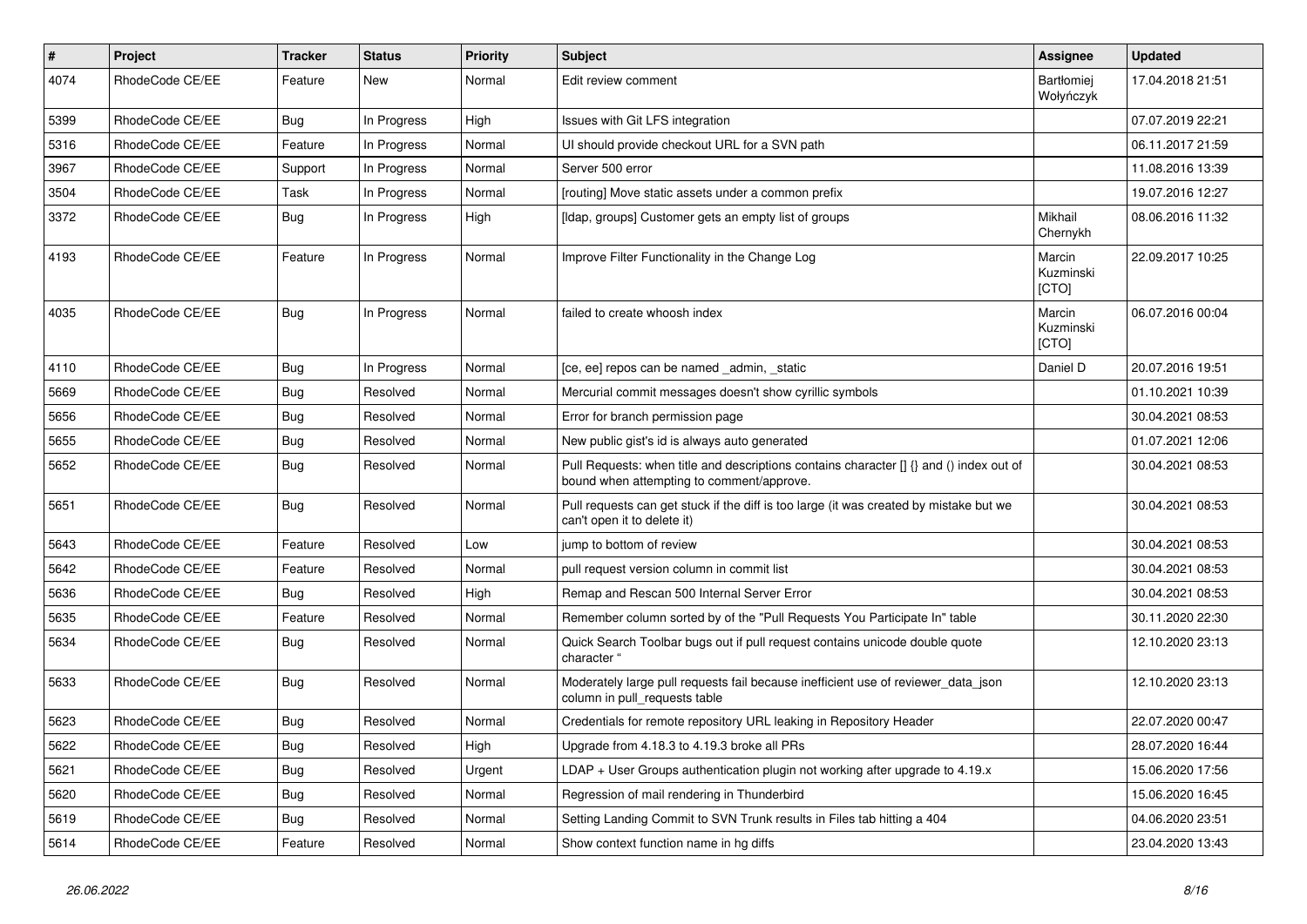| $\vert$ # | Project         | Tracker    | <b>Status</b> | <b>Priority</b> | Subject                                                                                                                           | <b>Assignee</b> | <b>Updated</b>   |
|-----------|-----------------|------------|---------------|-----------------|-----------------------------------------------------------------------------------------------------------------------------------|-----------------|------------------|
| 5611      | RhodeCode CE/EE | Feature    | Resolved      | Normal          | Add information "is the pull request up to date?" in the PR page                                                                  |                 | 03.10.2021 23:24 |
| 5609      | RhodeCode CE/EE | Support    | Resolved      | Normal          | Change git diff algorithm                                                                                                         |                 | 31.03.2020 22:08 |
| 5605      | RhodeCode CE/EE | Bug        | Resolved      | Normal          | Cannot set subversion compatibility to 1.10                                                                                       |                 | 30.03.2020 17:27 |
| 5603      | RhodeCode CE/EE | Feature    | Resolved      | Normal          | Code search - highlight matching search terms                                                                                     |                 | 30.03.2020 11:16 |
| 5601      | RhodeCode CE/EE | Feature    | Resolved      | Normal          | Default navigation should be by branch name not commit id                                                                         |                 | 04.06.2020 23:51 |
| 5596      | RhodeCode CE/EE | Bug        | Resolved      | Normal          | Pull Request duplicated after description edit                                                                                    |                 | 14.04.2020 13:28 |
| 5594      | RhodeCode CE/EE | <b>Bug</b> | Resolved      | Normal          | Credentials in Repository Settings for Pull requests are exposed                                                                  |                 | 28.05.2020 20:25 |
| 5585      | RhodeCode CE/EE | Feature    | Resolved      | Normal          | Minimize downtime on rccontrol upgrade                                                                                            |                 | 27.03.2020 09:45 |
| 5583      | RhodeCode CE/EE | Feature    | Resolved      | Normal          | rcextensions hook for pull request comment                                                                                        |                 | 23.04.2020 13:42 |
| 5575      | RhodeCode CE/EE | <b>Bug</b> | Resolved      | Low             | Filtering username containing '-' does not work in Admin audit log panel                                                          |                 | 20.01.2020 10:04 |
| 5574      | RhodeCode CE/EE | Feature    | Resolved      | Normal          | hg: Information for external hooks                                                                                                |                 | 30.07.2020 15:40 |
| 5573      | RhodeCode CE/EE | <b>Bug</b> | Resolved      | Normal          | Wrong notification Base Url for Email-Integrations                                                                                |                 | 16.01.2020 08:53 |
| 5571      | RhodeCode CE/EE | Bug        | Resolved      | Normal          | redmine does not work with firefox any more                                                                                       |                 | 25.10.2019 12:38 |
| 5569      | RhodeCode CE/EE | <b>Bug</b> | Resolved      | Normal          | SshWrapper error                                                                                                                  |                 | 21.01.2020 02:02 |
| 5567      | RhodeCode CE/EE | <b>Bug</b> | Resolved      | High            | Error after PR was updated                                                                                                        |                 | 20.01.2020 10:04 |
| 5561      | RhodeCode CE/EE | <b>Bug</b> | Resolved      | Normal          | PR diff doesn't update when target changes                                                                                        |                 | 21.05.2020 11:53 |
| 5560      | RhodeCode CE/EE | <b>Bug</b> | Resolved      | High            | Check all permission API function to flush caches for auth perms                                                                  |                 | 08.06.2021 23:56 |
| 5558      | RhodeCode CE/EE | <b>Bug</b> | Resolved      | Low             | Commit compare window covers text                                                                                                 |                 | 08.07.2019 18:12 |
| 5557      | RhodeCode CE/EE | <b>Bug</b> | Resolved      | Normal          | Consider removing slashes from the RSS feed names                                                                                 |                 | 31.10.2019 19:54 |
| 5555      | RhodeCode CE/EE | Bug        | Resolved      | Normal          | Making Repository Public does not update the Default User Permissions                                                             |                 | 28.05.2020 20:26 |
| 5554      | RhodeCode CE/EE | Support    | Resolved      | Normal          | How to increase number of commits shown in pagination on dashboard and<br>changelog                                               |                 | 21.01.2020 02:08 |
| 5546      | RhodeCode CE/EE | Support    | Resolved      | Normal          | experiments with mercurial 4.9                                                                                                    |                 | 26.03.2019 09:23 |
| 5544      | RhodeCode CE/EE | Support    | Resolved      | Normal          | Use of authentication token with LDAP account results in account lockout when max<br>bad password attempts are configured in LDAP |                 | 27.02.2019 10:09 |
| 5537      | RhodeCode CE/EE | Task       | Resolved      | Normal          | Add owner to create_pull_request API                                                                                              |                 | 28.02.2019 13:52 |
| 5536      | RhodeCode CE/EE | Feature    | Resolved      | Low             | Ability to disable server-side SSH key generation                                                                                 |                 | 28.02.2019 13:52 |
| 5530      | RhodeCode CE/EE | Bug        | Resolved      | Normal          | Email integration has incorrect url                                                                                               |                 | 09.02.2019 10:33 |
| 5528      | RhodeCode CE/EE | <b>Bug</b> | Resolved      | High            | Empty Unicode file causes the PR to return HTTP 500                                                                               |                 | 28.02.2019 13:52 |
| 5522      | RhodeCode CE/EE | <b>Bug</b> | Resolved      | Low             | vcsserver fails when url contains extra "/"                                                                                       |                 | 28.02.2019 13:52 |
| 5521      | RhodeCode CE/EE | Bug        | Resolved      | Normal          | Proxing SVN http requests does not work when using prefix for rhodecode.                                                          |                 | 28.02.2019 13:52 |
| 5520      | RhodeCode CE/EE | Feature    | Resolved      | Normal          | Show the head commits shas when the merge is prevented due to multiple heads                                                      |                 | 28.02.2019 13:52 |
| 5518      | RhodeCode CE/EE | <b>Bug</b> | Resolved      | Normal          | Zero-sized files in /rhodecode/config/rcextensions/examples                                                                       |                 | 21.01.2020 02:18 |
| 5517      | RhodeCode CE/EE | <b>Bug</b> | Resolved      | Urgent          | Problem with upgrading to Community-4.15                                                                                          |                 | 11.12.2018 06:32 |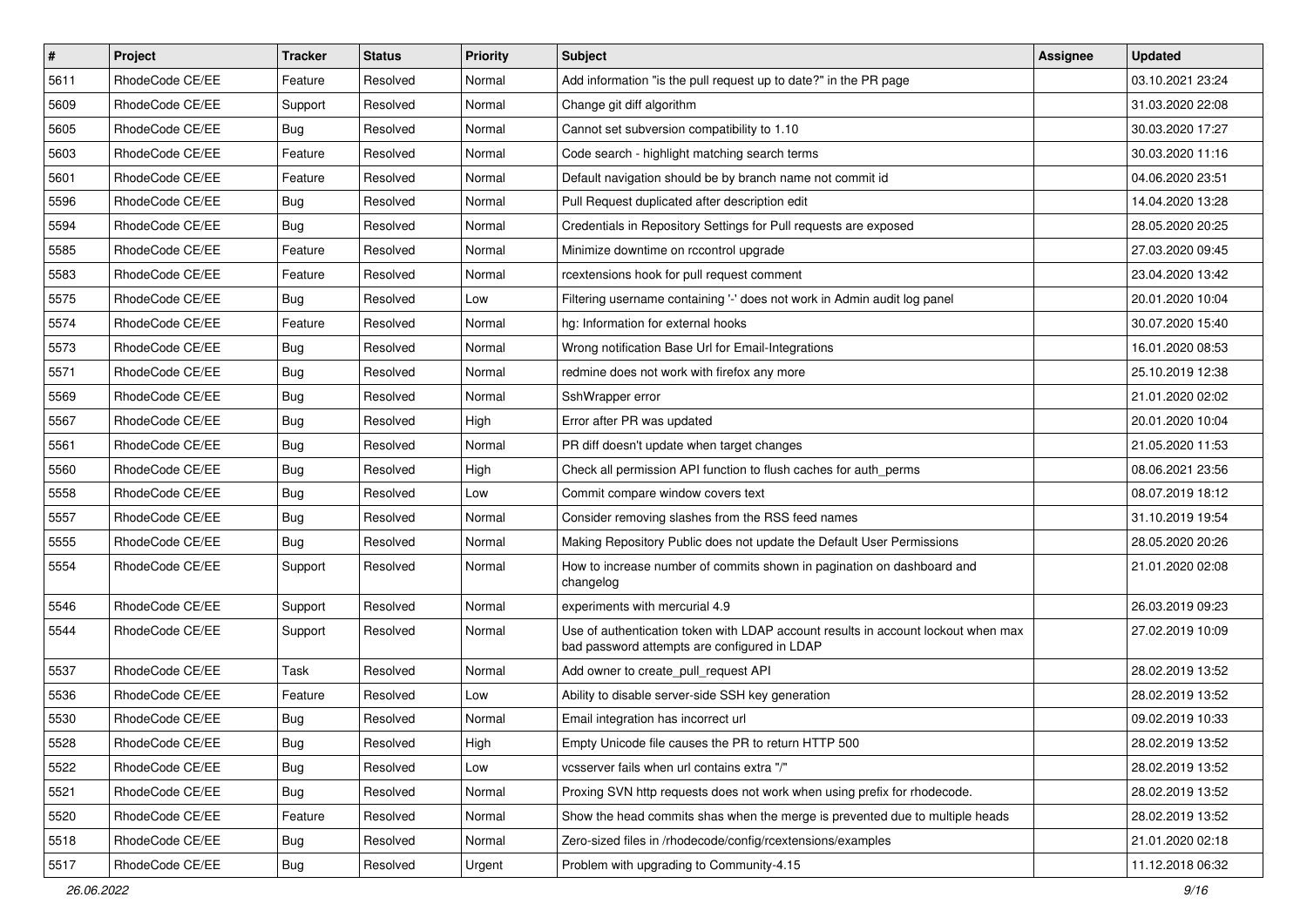| $\vert$ # | Project         | <b>Tracker</b> | <b>Status</b> | <b>Priority</b> | <b>Subject</b>                                                                          | <b>Assignee</b> | <b>Updated</b>   |
|-----------|-----------------|----------------|---------------|-----------------|-----------------------------------------------------------------------------------------|-----------------|------------------|
| 5515      | RhodeCode CE/EE | <b>Bug</b>     | Resolved      | Normal          | PR default reviewer is incorrect                                                        |                 | 28.02.2019 13:52 |
| 5513      | RhodeCode CE/EE | <b>Bug</b>     | Resolved      | High            | Gist: GitHub flavoured markdown gist creation fails                                     |                 | 07.07.2019 22:21 |
| 5507      | RhodeCode CE/EE | <b>Bug</b>     | Resolved      | Normal          | Markdown rendering needs improvement                                                    |                 | 15.08.2019 15:40 |
| 5505      | RhodeCode CE/EE | <b>Bug</b>     | Resolved      | Normal          | Notification emails from RhodeCode is garbled in Outlook 2016 web client                |                 | 07.12.2018 09:49 |
| 5502      | RhodeCode CE/EE | <b>Bug</b>     | Resolved      | High            | 500 error when using multiple custom branch permissions                                 |                 | 07.12.2018 09:49 |
| 5490      | RhodeCode CE/EE | <b>Bug</b>     | Resolved      | Normal          | Changes to repo group permissions via API are not audit logged                          |                 | 28.02.2019 13:52 |
| 5489      | RhodeCode CE/EE | Bug            | Resolved      | High            | grant_user_permission_to_repo_group API call fails to set permissions on child<br>repos |                 | 11.07.2018 09:57 |
| 5482      | RhodeCode CE/EE | Bug            | Resolved      | Normal          | Changing a repo's 'Remote pull uri' in its Settings fails with 'No repo type specified' |                 | 31.10.2018 08:37 |
| 5469      | RhodeCode CE/EE | Feature        | Resolved      | Normal          | elastisearch > 2.x not supported?                                                       |                 | 21.01.2020 02:19 |
| 5461      | RhodeCode CE/EE | Bug            | Resolved      | Normal          | Changes to user group permissions via API are not audit logged                          |                 | 30.08.2018 09:47 |
| 5457      | RhodeCode CE/EE | <b>Bug</b>     | Resolved      | Normal          | Internal server error on full-text search settings page with Elasticsearch              |                 | 16.04.2018 09:08 |
| 5444      | RhodeCode CE/EE | <b>Bug</b>     | Resolved      | Normal          | Error while creating a pull request on a Mercurial repository                           |                 | 17.04.2018 22:29 |
| 5436      | RhodeCode CE/EE | <b>Bug</b>     | Resolved      | High            | Unable To Open Pull Request in 4.11.2                                                   |                 | 14.02.2018 11:14 |
| 5434      | RhodeCode CE/EE | <b>Bug</b>     | Resolved      | Immediate       | Locale problem                                                                          |                 | 01.10.2021 09:51 |
| 5433      | RhodeCode CE/EE | <b>Bug</b>     | Resolved      | High            | RhodeCode Community 4.11 doesn't handle HG largefiles extension                         |                 | 01.02.2018 20:08 |
| 5412      | RhodeCode CE/EE | <b>Bug</b>     | Resolved      | Normal          | Webhook for "pullrequest commented" event returns incomplete data                       |                 | 27.02.2018 18:00 |
| 5396      | RhodeCode CE/EE | Feature        | Resolved      | Normal          | Merge state with shadow repo should be created during pull request                      |                 | 12.10.2017 21:57 |
| 5395      | RhodeCode CE/EE | Support        | Resolved      | Normal          | Svn protocols and performance                                                           |                 | 04.04.2019 18:08 |
| 5391      | RhodeCode CE/EE | Task           | Resolved      | High            | Secure Email change                                                                     |                 | 17.04.2018 21:50 |
| 5381      | RhodeCode CE/EE | <b>Bug</b>     | Resolved      | Normal          | Email integration changeset links invalid                                               |                 | 06.09.2017 12:29 |
| 5380      | RhodeCode CE/EE | <b>Bug</b>     | Resolved      | Normal          | repo commits pageintion error                                                           |                 | 06.09.2017 19:16 |
| 5379      | RhodeCode CE/EE | <b>Bug</b>     | Resolved      | Normal          | Journal RSS feed errors                                                                 |                 | 01.09.2017 16:40 |
| 5376      | RhodeCode CE/EE | Bug            | Resolved      | Normal          | error: pretxnchangegroup.acl hook failed: acl: user "" denied on branch "default"       |                 | 16.08.2017 19:45 |
| 5375      | RhodeCode CE/EE | Support        | Resolved      | Normal          | How do I configure "Go to" to just search repository names?                             |                 | 16.08.2017 18:00 |
| 5343      | RhodeCode CE/EE | Task           | Resolved      | Normal          | SSH key management and SSH support                                                      |                 | 18.08.2017 23:50 |
| 5337      | RhodeCode CE/EE | <b>Bug</b>     | Resolved      | Normal          | Possible memory leak after few Git Pull Requests                                        |                 | 08.08.2017 13:08 |
| 5321      | RhodeCode CE/EE | Feature        | Resolved      | Normal          | Audit logs                                                                              |                 | 21.06.2017 12:49 |
| 5304      | RhodeCode CE/EE | <b>Bug</b>     | Resolved      | Normal          | Email template not correct                                                              |                 | 31.10.2018 08:36 |
| 5297      | RhodeCode CE/EE | <b>Bug</b>     | Resolved      | Normal          | Locale fails on a SuSE system                                                           |                 | 31.10.2018 08:36 |
| 5277      | RhodeCode CE/EE | <b>Bug</b>     | Resolved      | Normal          | table id=user_list_table - Ajax error                                                   |                 | 13.04.2017 01:04 |
| 5272      | RhodeCode CE/EE | Feature        | Resolved      | Normal          | Pull Request checklist                                                                  |                 | 21.01.2020 02:09 |
| 5266      | RhodeCode CE/EE | Bug            | Resolved      | Normal          | Validate if changes in target branches get's propagated on Pull request updates         |                 | 05.04.2017 18:10 |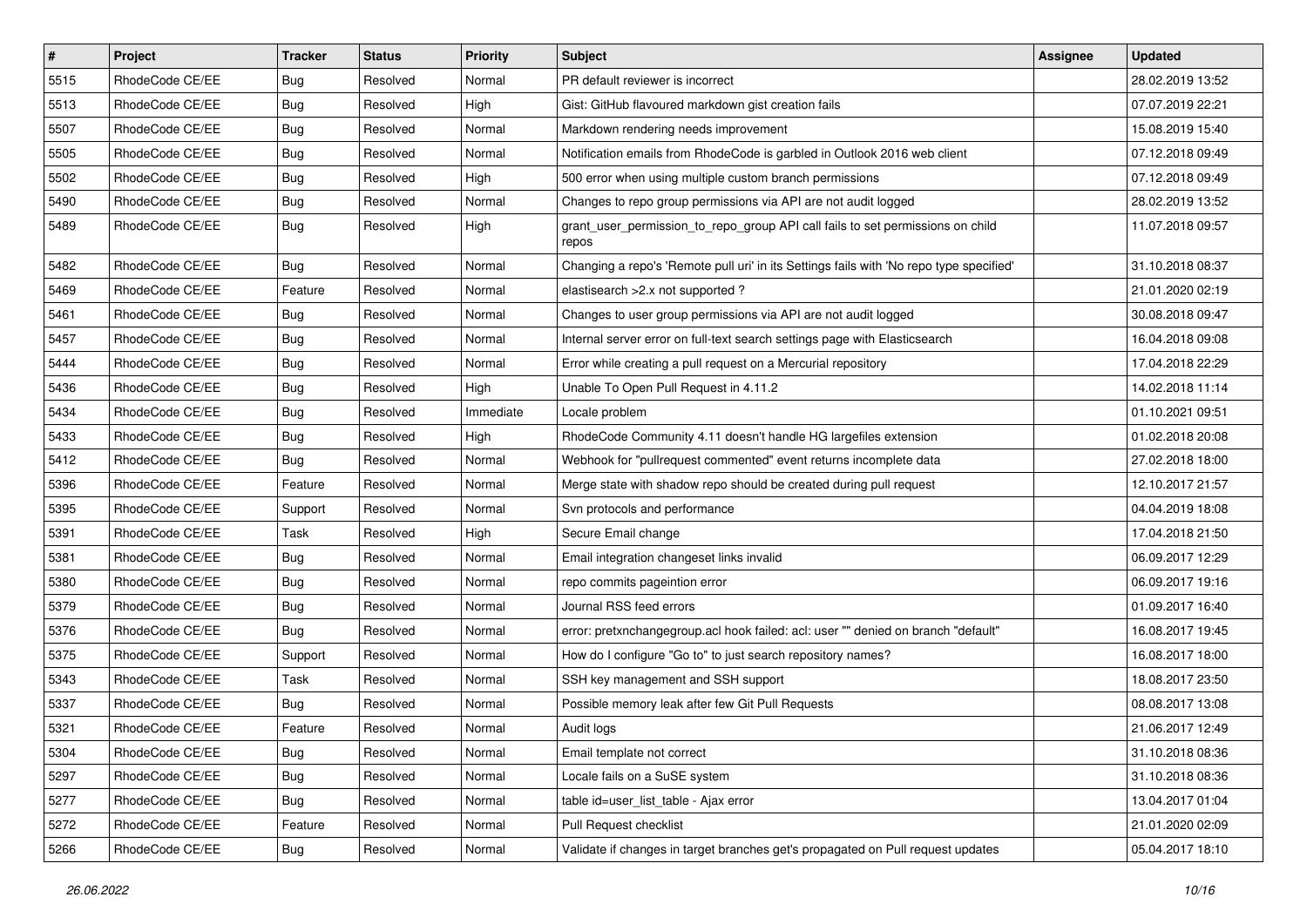| $\vert$ # | Project         | <b>Tracker</b> | <b>Status</b> | <b>Priority</b> | <b>Subject</b>                                                                           | <b>Assignee</b> | <b>Updated</b>   |
|-----------|-----------------|----------------|---------------|-----------------|------------------------------------------------------------------------------------------|-----------------|------------------|
| 5265      | RhodeCode CE/EE | Task           | Resolved      | Normal          | Enable phases support                                                                    |                 | 11.05.2017 11:10 |
| 5259      | RhodeCode CE/EE | Bug            | Resolved      | Normal          | user-journal storage changes                                                             |                 | 12.04.2017 00:04 |
| 5235      | RhodeCode CE/EE | Task           | Resolved      | Normal          | relative image support                                                                   |                 | 10.03.2017 23:37 |
| 5229      | RhodeCode CE/EE | Task           | Resolved      | Normal          | add support for https://clipboardjs.com/                                                 |                 | 21.01.2020 02:19 |
| 5225      | RhodeCode CE/EE | Task           | Resolved      | Normal          | add tag of author/contribitor to comments                                                |                 | 11.05.2017 11:10 |
| 5221      | RhodeCode CE/EE | Task           | Resolved      | Normal          | Missing comment type in emails                                                           |                 | 19.02.2017 21:46 |
| 5213      | RhodeCode CE/EE | Bug            | Resolved      | Normal          | Fixing Apache Proxy timeout issues                                                       |                 | 14.02.2017 09:44 |
| 5210      | RhodeCode CE/EE | <b>Bug</b>     | Resolved      | Normal          | webook problems                                                                          |                 | 13.02.2017 19:43 |
| 5207      | RhodeCode CE/EE | Task           | Resolved      | Low             | Release 4.6.1                                                                            |                 | 13.02.2017 18:04 |
| 5203      | RhodeCode CE/EE | Task           | Resolved      | Normal          | optimise large repos speed                                                               |                 | 08.09.2017 16:10 |
| 5202      | RhodeCode CE/EE | Task           | Resolved      | Normal          | run git gc and git repack on GIT repos when we have a scheduler via celery in<br>pyramid |                 | 04.12.2017 20:49 |
| 5201      | RhodeCode CE/EE | Task           | Resolved      | Normal          | API: implement describe-methods                                                          |                 | 13.02.2017 15:57 |
| 5198      | RhodeCode CE/EE | Task           | Resolved      | Normal          | remove pyro4 from enterprise                                                             |                 | 07.02.2017 19:28 |
| 5187      | RhodeCode CE/EE | Feature        | Resolved      | Normal          | changelog dynamic loading of commits                                                     |                 | 12.06.2018 12:31 |
| 5184      | RhodeCode CE/EE | Task           | Resolved      | Normal          | bump pyramid to 1.7.X                                                                    |                 | 06.02.2017 21:50 |
| 5164      | RhodeCode CE/EE | Bug            | Resolved      | Normal          | non-web calls are leaking session objects                                                |                 | 13.01.2017 01:30 |
| 4678      | RhodeCode CE/EE | Task           | Resolved      | Normal          | Release 4.5.2                                                                            |                 | 19.12.2016 17:32 |
| 4677      | RhodeCode CE/EE | Support        | Resolved      | High            | API get_repo_refs not working?                                                           |                 | 19.12.2016 11:46 |
| 4676      | RhodeCode CE/EE | Bug            | Resolved      | Normal          | Some admin passwords can make installation fail                                          |                 | 16.12.2016 16:16 |
| 4675      | RhodeCode CE/EE | <b>Bug</b>     | Resolved      | Normal          | Disk free inodes are displayed incorrectly                                               |                 | 13.12.2016 22:41 |
| 4666      | RhodeCode CE/EE | Task           | Resolved      | Normal          | Bump git and mercurial to latest versions                                                |                 | 02.12.2016 19:01 |
| 4306      | RhodeCode CE/EE | <b>Bug</b>     | Resolved      | Normal          | Issue to push file with character # on a SVN                                             |                 | 03.04.2017 16:44 |
| 4305      | RhodeCode CE/EE | Task           | Resolved      | Normal          | Meta-tagging could be excluded from limit                                                |                 | 09.11.2016 19:27 |
| 4304      | RhodeCode CE/EE | <b>Bug</b>     | Resolved      | High            | Search: Internal Server Error                                                            |                 | 26.11.2016 16:26 |
| 4283      | RhodeCode CE/EE | Task           | Resolved      | Normal          | bump whoosh to 2.7.4 release                                                             |                 | 13.12.2016 21:08 |
| 4274      | RhodeCode CE/EE | <b>Bug</b>     | Resolved      | Normal          | 500 error when push big objects                                                          |                 | 13.02.2017 19:53 |
| 4266      | RhodeCode CE/EE | <b>Bug</b>     | Resolved      | Normal          | Error 500 on integrations page after setting up Webhook                                  |                 | 17.10.2016 15:35 |
| 4235      | RhodeCode CE/EE | Task           | Resolved      | High            | Support GIT LFS server                                                                   |                 | 23.03.2017 17:24 |
| 4227      | RhodeCode CE/EE | Support        | Resolved      | Normal          | VBScript files detected as text/plain - no syntax highlighting                           |                 | 14.09.2016 22:38 |
| 4207      | RhodeCode CE/EE | Feature        | Resolved      | Normal          | Support for obsolescence markers in changelog UI                                         |                 | 19.05.2017 16:14 |
| 4206      | RhodeCode CE/EE | <b>Bug</b>     | Resolved      | High            | Error creating SVN groups                                                                |                 | 15.09.2016 13:24 |
| 4192      | RhodeCode CE/EE | Feature        | Resolved      | Normal          | [ce, ee] slack/hipchat integrations group commits by branch pushed                       |                 | 09.09.2016 19:01 |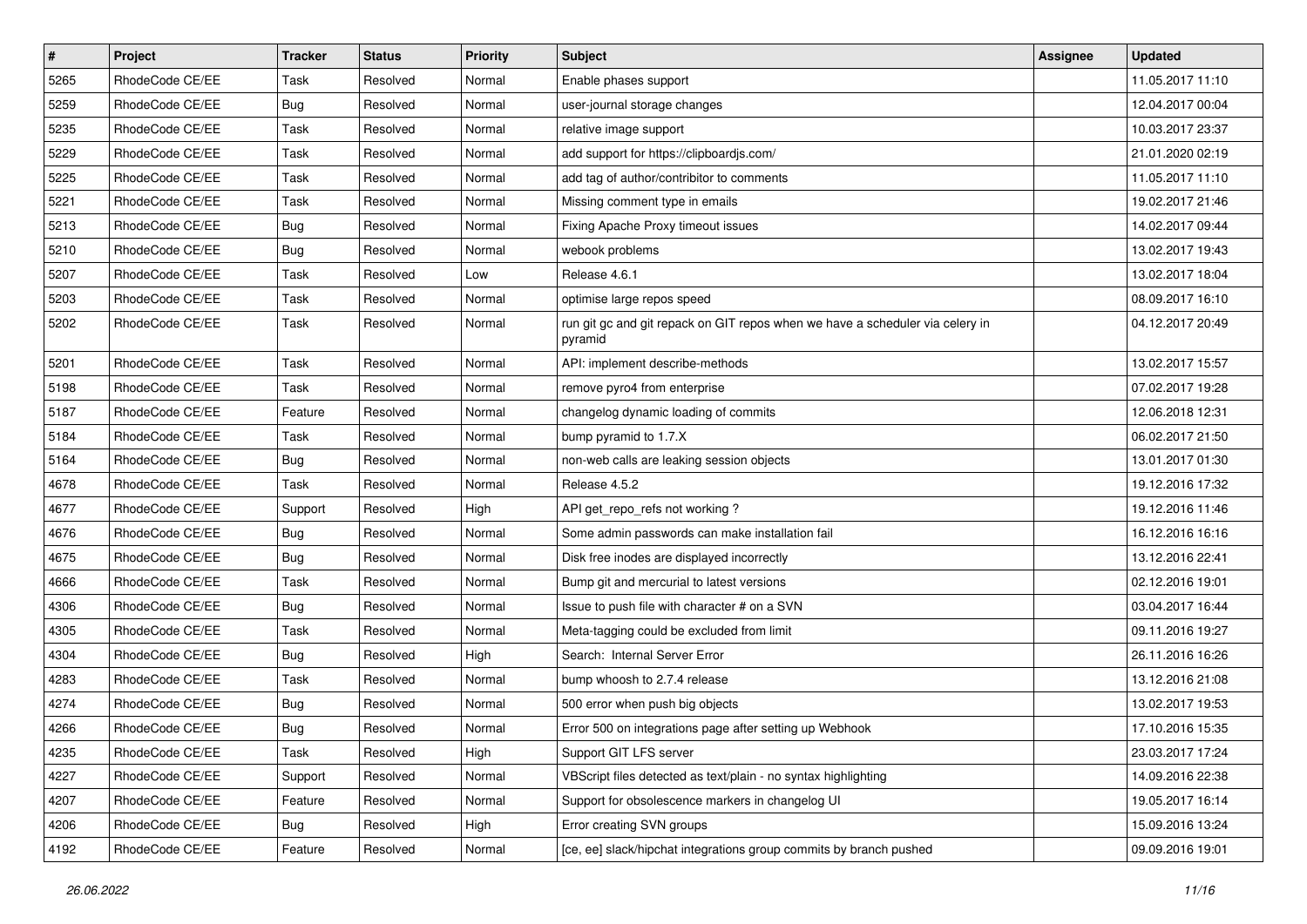| $\vert$ # | <b>Project</b>  | <b>Tracker</b> | <b>Status</b> | <b>Priority</b> | <b>Subject</b>                                                                                        | Assignee           | <b>Updated</b>   |
|-----------|-----------------|----------------|---------------|-----------------|-------------------------------------------------------------------------------------------------------|--------------------|------------------|
| 4169      | RhodeCode CE/EE | Task           | Resolved      | Normal          | re-architecture celery support                                                                        |                    | 17.11.2017 19:21 |
| 4166      | RhodeCode CE/EE | <b>Bug</b>     | Resolved      | Urgent          | [ce] Rhodecode crashing after MySQL error                                                             |                    | 23.08.2016 23:35 |
| 4151      | RhodeCode CE/EE | Task           | Resolved      | Normal          | [packaging] Subversion to current 1.9.X                                                               |                    | 09.09.2016 10:18 |
| 4140      | RhodeCode CE/EE | Task           | Resolved      | Normal          | Check middleware chain status, and Verify that special middleware is catching<br>exceptions correctly |                    | 23.08.2016 12:13 |
| 4108      | RhodeCode CE/EE | Task           | Resolved      | Normal          | Release 4.2.2                                                                                         |                    | 14.10.2016 13:08 |
| 4090      | RhodeCode CE/EE | Bug            | Resolved      | Normal          | test ticket                                                                                           |                    | 09.03.2021 20:39 |
| 4089      | RhodeCode CE/EE | Bug            | Resolved      | Normal          | svn repository does not exist                                                                         |                    | 12.06.2018 12:29 |
| 4081      | RhodeCode CE/EE | Support        | Resolved      | Normal          | Receiving server 500 error when trying to clone repo from windows client using<br>eclipse             |                    | 12.07.2016 14:30 |
| 4044      | RhodeCode CE/EE | Feature        | Resolved      | Normal          | <b>Branch permissions</b>                                                                             |                    | 30.08.2018 09:48 |
| 4003      | RhodeCode CE/EE | Task           | Resolved      | Normal          | User personal repository groups improvements                                                          |                    | 07.11.2016 16:12 |
| 3999      | RhodeCode CE/EE | Feature        | Resolved      | Normal          | Add `send account information` to user creation page                                                  |                    | 28.06.2016 15:22 |
| 3981      | RhodeCode CE/EE | Feature        | Resolved      | Normal          | Add cloud hosting like Gitlab, GitHub                                                                 |                    | 02.03.2020 09:14 |
| 3555      | RhodeCode CE/EE | Bug            | Resolved      | Normal          | Then disabled repo location change the panel should explicitly state that it's disabled               |                    | 25.04.2016 10:34 |
| 3357      | RhodeCode CE/EE | Bug            | Resolved      | Normal          | switch to sometimes fails to load files metadata                                                      |                    | 30.03.2016 10:56 |
| 3239      | RhodeCode CE/EE | Task           | Resolved      | Normal          | Catch all route for repo page or repo group page is always executing checks for<br>every page         |                    | 21.04.2016 11:30 |
| 2817      | RhodeCode CE/EE | Feature        | Resolved      | Normal          | Make largefiles downloadable from the interface                                                       |                    | 27.03.2017 14:04 |
| 2744      | RhodeCode CE/EE | Task           | Resolved      | Normal          | Deprecating Internet Explorer                                                                         |                    | 06.07.2016 12:04 |
| 2264      | RhodeCode CE/EE | Bug            | Resolved      | Normal          | New user password change doesn't actually require a password change.                                  |                    | 12.08.2016 16:01 |
| 1404      | RhodeCode CE/EE | Bug            | Resolved      | Normal          | clone of really huge git repo (4gb) causes pyro to explode                                            |                    | 07.02.2017 14:52 |
| 5523      | RhodeCode CE/EE | Bug            | Resolved      | High            | user from AD is asked to change his password when logs in.                                            | Thierry<br>Wynsdau | 28.05.2020 20:28 |
| 5516      | RhodeCode CE/EE | Support        | Resolved      | High            | Cannot log into RhodeCode                                                                             | Thierry<br>Wynsdau | 28.05.2020 20:28 |
| 5368      | RhodeCode CE/EE | Feature        | Resolved      | Normal          | Mercurial: Close branch before merging it                                                             | Mathieu Cantin     | 21.01.2020 02:11 |
| 4279      | RhodeCode CE/EE | <b>Bug</b>     | Resolved      | Normal          | re-captcha validation is broken                                                                       | Martin<br>Bornhold | 26.10.2016 22:27 |
| 4277      | RhodeCode CE/EE | Bug            | Resolved      | Normal          | [frontend] System info page does not work correctly in safari.                                        | Martin<br>Bornhold | 04.11.2016 12:08 |
| 4273      | RhodeCode CE/EE | Bug            | Resolved      | Urgent          | GIT executable not seen by vcsserver                                                                  | Martin<br>Bornhold | 13.10.2016 15:45 |
| 4271      | RhodeCode CE/EE | Bug            | Resolved      | Normal          | Browsing new repository groups via SVN issue                                                          | Martin<br>Bornhold | 19.10.2016 11:11 |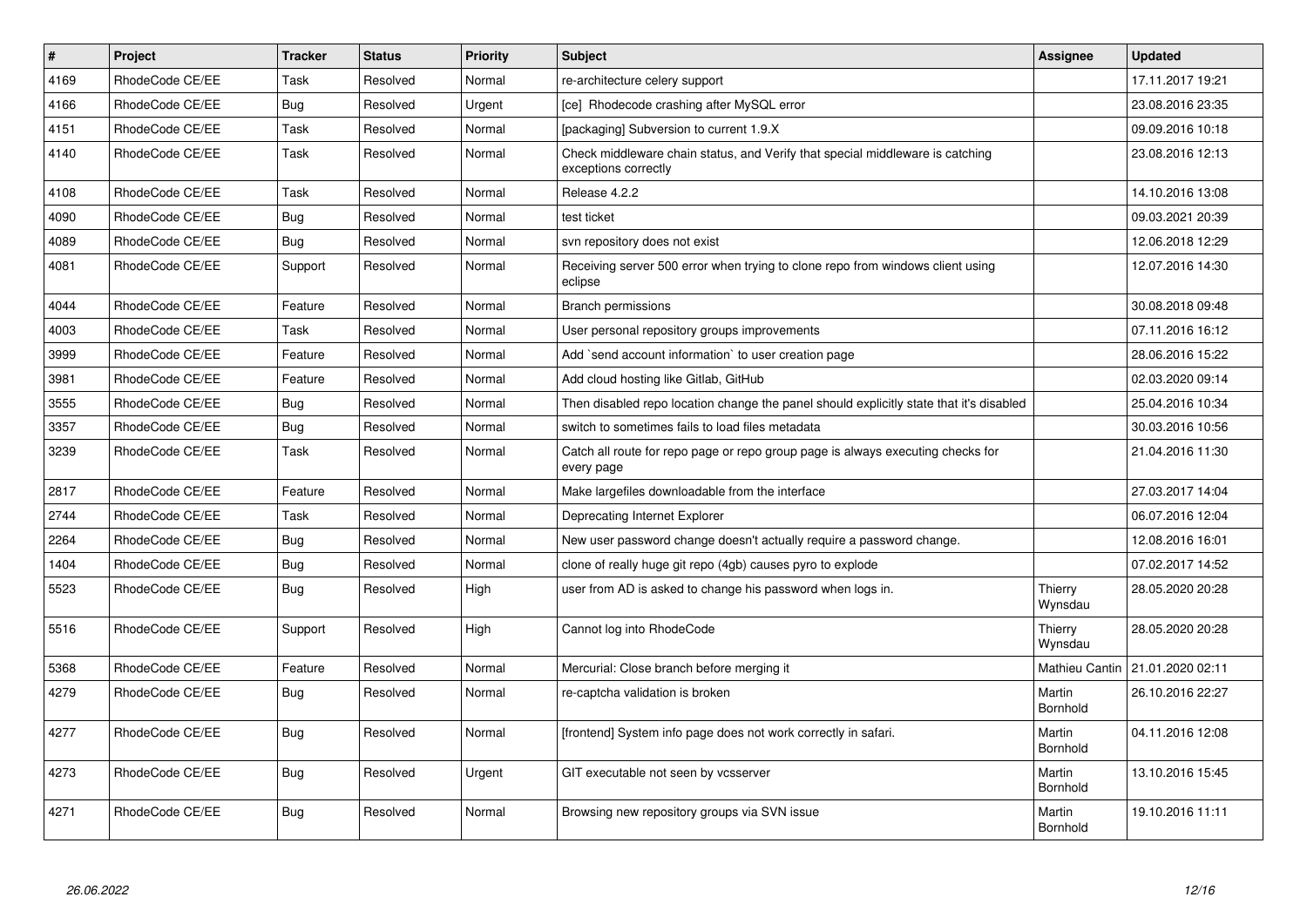| $\vert$ # | Project         | <b>Tracker</b> | <b>Status</b> | <b>Priority</b> | <b>Subject</b>                                                                                       | Assignee                     | <b>Updated</b>   |
|-----------|-----------------|----------------|---------------|-----------------|------------------------------------------------------------------------------------------------------|------------------------------|------------------|
| 4247      | RhodeCode CE/EE | Bug            | Resolved      | Normal          | [vcs] Using current time as timestamp during archive creating leads to changing<br>hashes            | Martin<br>Bornhold           | 28.09.2016 12:07 |
| 4244      | RhodeCode CE/EE | Support        | Resolved      | Normal          | mod day syn template error when using auth realm with spaces in it                                   | Martin<br>Bornhold           | 28.09.2016 12:07 |
| 4243      | RhodeCode CE/EE | Support        | Resolved      | High            | Gist visibility update?                                                                              | Martin<br>Bornhold           | 27.09.2016 06:40 |
| 4237      | RhodeCode CE/EE | Task           | Resolved      | Normal          | Enable HTTP support                                                                                  | Martin<br>Bornhold           | 12.10.2016 11:51 |
| 4203      | RhodeCode CE/EE | Task           | Resolved      | Normal          | Get rid of svn.proxy.parent path root, and replace it with reading storage location<br>from Database | Martin<br>Bornhold           | 22.09.2016 14:31 |
| 3950      | RhodeCode CE/EE | Bug            | Resolved      | Normal          | [ce, ee] trying to merge pr against a deleted branch/bookmark breaks the pr page                     | Martin<br>Bornhold           | 27.10.2016 16:12 |
| 1055      | RhodeCode CE/EE | Feature        | Resolved      | Normal          | [pr, vcs] Expose the shadow repository of a pull request                                             | Martin<br>Bornhold           | 26.10.2016 10:33 |
| 5587      | RhodeCode CE/EE | Bug            | Resolved      | Normal          | Broken metatags in 4.18.1                                                                            | Marcin Lulek                 | 29.01.2020 11:46 |
| 4269      | RhodeCode CE/EE | Support        | Resolved      | Normal          | Allow flash messages to be permanently surpressed                                                    | Marcin Lulek                 | 14.10.2016 12:46 |
| 5442      | RhodeCode CE/EE | Feature        | Resolved      | Low             | Preview of Jupyter notebooks                                                                         | Marcin<br>Kuzminski<br>[CTO] | 16.01.2019 16:33 |
| 5386      | RhodeCode CE/EE | Task           | Resolved      | Normal          | Increase security for Email Change                                                                   | Marcin<br>Kuzminski<br>[CTO] | 17.02.2018 17:29 |
| 5150      | RhodeCode CE/EE | <b>Task</b>    | Resolved      | Normal          | Password reset promts in my account should be hidden in accounts that are not of<br>type rhodecode   | Marcin<br>Kuzminski<br>[CTO] | 02.01.2017 16:34 |
| 4670      | RhodeCode CE/EE | Task           | Resolved      | Normal          | Release 4.5.1                                                                                        | Marcin<br>Kuzminski<br>[CTO] | 06.12.2016 21:13 |
| 4297      | RhodeCode CE/EE | Task           | Resolved      | Normal          | redo the my-pull-requests page to use the datagrid                                                   | Marcin<br>Kuzminski<br>[CTO] | 01.11.2016 09:31 |
| 4282      | RhodeCode CE/EE | Task           | Resolved      | Normal          | Add inode limit together with disk usage                                                             | Marcin<br>Kuzminski<br>[CTO] | 19.10.2016 12:18 |
| 4281      | RhodeCode CE/EE | Task           | Resolved      | Normal          | Fix docs on To `increase database performance`                                                       | Marcin<br>Kuzminski<br>[CTO] | 18.10.2016 16:39 |
| 4276      | RhodeCode CE/EE | Bug            | Resolved      | Normal          | System info page uses mercurial/git versions from RhodeCode instead of VCSServer                     | Marcin<br>Kuzminski<br>[CTO] | 14.11.2016 21:19 |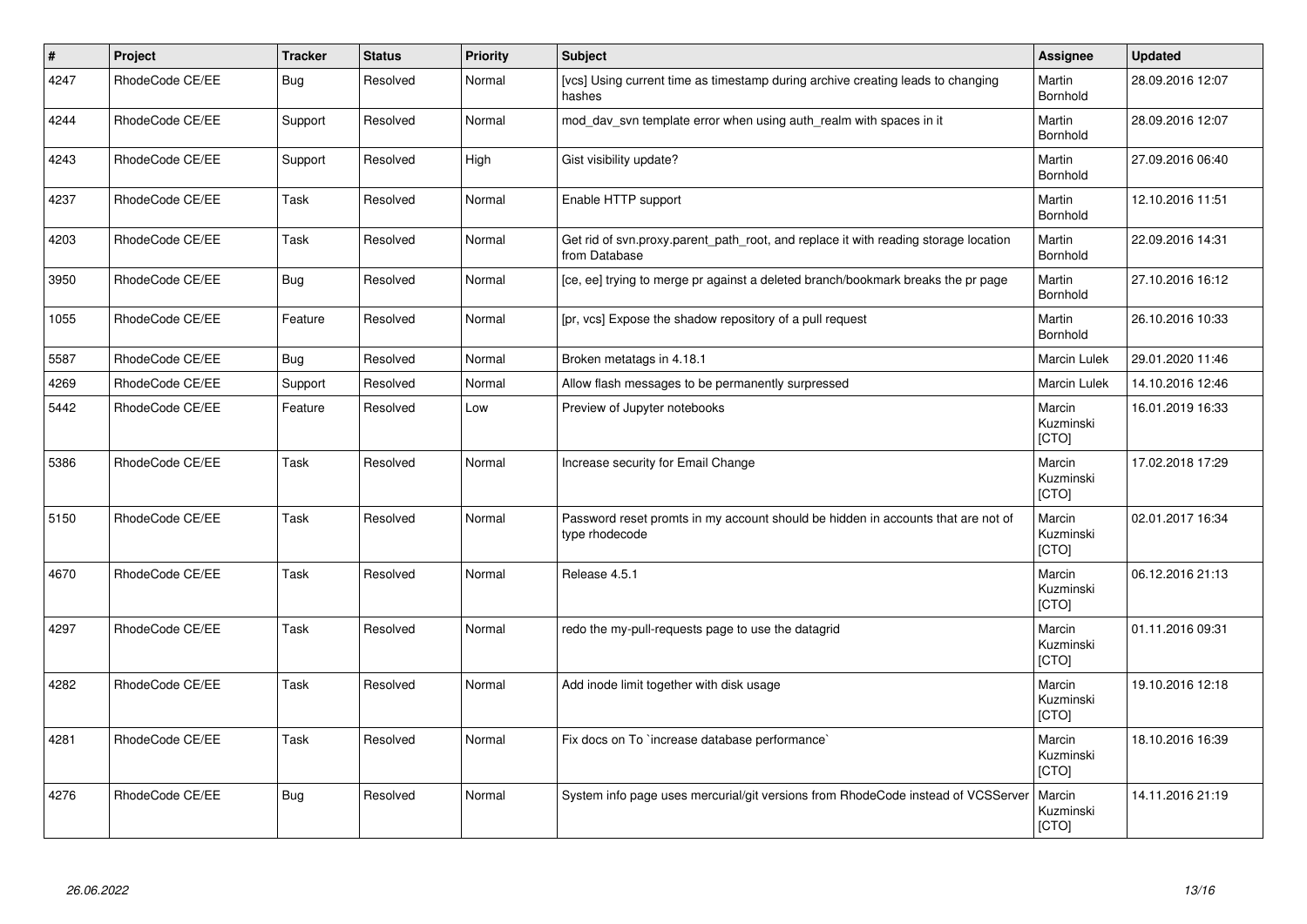| #    | Project         | <b>Tracker</b> | <b>Status</b> | <b>Priority</b> | <b>Subject</b>                                                                        | Assignee                     | <b>Updated</b>                   |
|------|-----------------|----------------|---------------|-----------------|---------------------------------------------------------------------------------------|------------------------------|----------------------------------|
| 4250 | RhodeCode CE/EE | Bug            | Resolved      | Normal          | Adding a reviewer into existing PR doesn't set a reason.                              | Marcin<br>Kuzminski<br>[CTO] | 07.10.2016 20:05                 |
| 4245 | RhodeCode CE/EE | Task           | Resolved      | Normal          | Convert control command to use http mode by default                                   | Marcin<br>Kuzminski<br>[CTO] | 14.10.2016 16:13                 |
| 4219 | RhodeCode CE/EE | Feature        | Resolved      | Normal          | [ce, ee] Add mandatory reviewers for pull requests                                    | Marcin<br>Kuzminski<br>[CTO] | 20.06.2017 15:23                 |
| 4211 | RhodeCode CE/EE | Feature        | Resolved      | Normal          | [ce, ee] increase webhook flexibility                                                 | Marcin<br>Kuzminski<br>[CTO] | 20.06.2022 10:55                 |
| 4184 | RhodeCode CE/EE | Bug            | Resolved      | High            | fix content INT overflow bug                                                          | Marcin<br>Kuzminski<br>[CTO] | 23.08.2016 10:31                 |
| 4178 | RhodeCode CE/EE | Bug            | Resolved      | Normal          | RhodeCode EE OVA VM wont run on a ESX 6.0 host                                        | Marcin<br>Kuzminski<br>[CTO] | 15.09.2016 13:25                 |
| 4155 | RhodeCode CE/EE | Bug            | Resolved      | Low             | Date of Last Change is not displayed correctly                                        | Marcin<br>Kuzminski<br>[CTO] | 21.01.2020 02:20                 |
| 4065 | RhodeCode CE/EE | Bug            | Resolved      | Normal          | [ux, login] 404 on login after comment attempt                                        | Marcin<br>Kuzminski<br>[CTO] | 04.07.2016 00:40                 |
| 4036 | RhodeCode CE/EE | Bug            | Resolved      | Normal          | encrypted clone_uri can throw unicodeerror after key change                           | Marcin<br>Kuzminski<br>[CTO] | 27.06.2016 19:38                 |
| 3556 | RhodeCode CE/EE | Task           | Resolved      | Normal          | Disable and rename initial_repo_scan flag                                             | Marcin<br>Kuzminski<br>[CTO] | 22.04.2016 14:33                 |
| 3549 | RhodeCode CE/EE | Bug            | Resolved      | Normal          | [4.0.0 regression], file source links use last commit id instead of current commit id | Marcin<br>Kuzminski<br>[CTO] | 21.04.2016 16:10                 |
| 4254 | RhodeCode CE/EE | Bug            | Resolved      | Normal          | [frontend] 500 Internal Server Error with i18n-ed pages                               |                              | Lisa Quatmann 30.09.2016 14:38   |
| 4224 | RhodeCode CE/EE | Bug            | Resolved      | Normal          | [docs] update docs re: removing old instances when switching editions                 |                              | Lisa Quatmann   11.10.2016 15:36 |
| 4194 | RhodeCode CE/EE | Task           | Resolved      | Normal          | move svn http backend out of labs into a real VCS settings                            |                              | Lisa Quatmann   14.09.2016 23:16 |
| 4121 | RhodeCode CE/EE | Bug            | Resolved      | Normal          | [ce, ee] server announcement has extra margin                                         |                              | Lisa Quatmann   26.09.2016 14:00 |
| 3488 | RhodeCode CE/EE | Bug            | Resolved      | Normal          | [frontend, styling] update icon font                                                  |                              | Lisa Quatmann   04.10.2016 13:27 |
| 4199 | RhodeCode CE/EE | Bug            | Resolved      | High            | investigate: ongoing SSL problems when switching to 4.X from 3.X                      | Johannes<br>Bornhold         | 15.09.2016 13:14                 |
| 4153 | RhodeCode CE/EE | Task           | Resolved      | Normal          | Optimize readme fetching by changing the system of readme detection                   | Johannes<br>Bornhold         | 09.09.2016 10:17                 |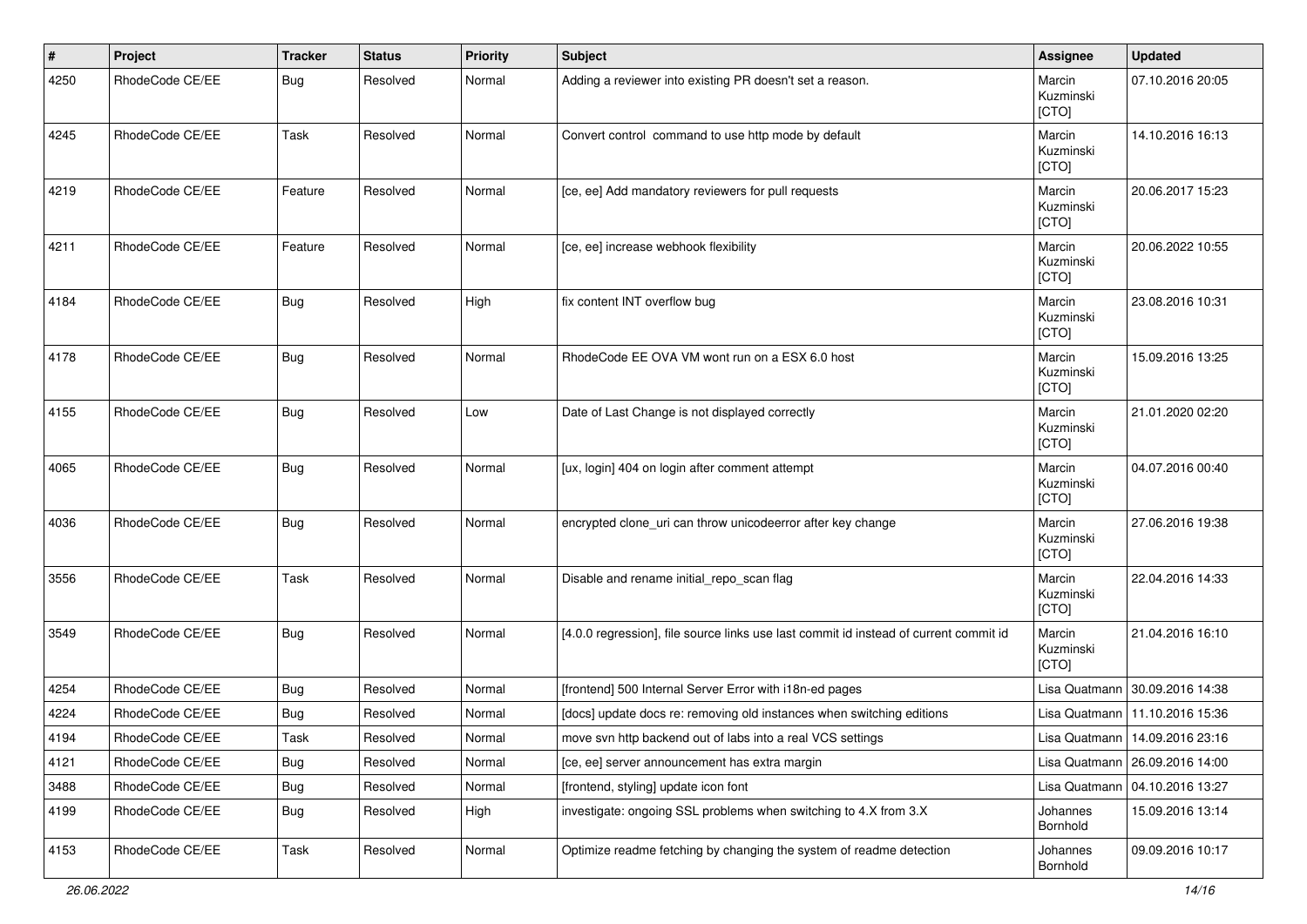| $\#$ | <b>Project</b>  | <b>Tracker</b> | <b>Status</b> | Priority | <b>Subject</b>                                                                                                       | <b>Assignee</b>      | <b>Updated</b>   |
|------|-----------------|----------------|---------------|----------|----------------------------------------------------------------------------------------------------------------------|----------------------|------------------|
| 3971 | RhodeCode CE/EE | <b>Bug</b>     | Resolved      | Normal   | [ce, vcs] Merge requests/Pull requests failing due to rebase problem                                                 | Johannes<br>Bornhold | 19.07.2016 15:54 |
| 5615 | RhodeCode CE/EE | Feature        | Resolved      | Normal   | Misleading message in PR diff view "File was deleted in this version"                                                | Daniel D             | 23.04.2020 17:40 |
| 5610 | RhodeCode CE/EE | <b>Bug</b>     | Resolved      | Normal   | Files navigation looses the at= <name> marker</name>                                                                 | Daniel D             | 03.10.2021 23:23 |
| 5608 | RhodeCode CE/EE | Bug            | Resolved      | High     | svn+ssh user set incorrectly                                                                                         | Daniel D             | 31.03.2020 18:21 |
| 5606 | RhodeCode CE/EE | <b>Bug</b>     | Resolved      | High     | SVN + ssh subdirectory failure                                                                                       | Daniel D             | 09.04.2020 03:29 |
| 5604 | RhodeCode CE/EE | Bug            | Resolved      | High     | Search error on second result page                                                                                   | Daniel D             | 30.03.2020 16:01 |
| 5602 | RhodeCode CE/EE | Feature        | Resolved      | Normal   | Copy full path only copies partial                                                                                   | Daniel D             | 30.03.2020 16:04 |
| 5599 | RhodeCode CE/EE | <b>Bug</b>     | Resolved      | Normal   | SVN navigation to trunk fails                                                                                        | Daniel D             | 04.04.2020 11:21 |
| 5581 | RhodeCode CE/EE | Feature        | Resolved      | Normal   | expose `send_email` option in the HTTP API, for `comment_commit` and<br>comment pull request                         | Daniel D             | 29.01.2020 11:46 |
| 5579 | RhodeCode CE/EE | <b>Bug</b>     | Resolved      | Normal   | JS bug when a commit message can be parsed as a number                                                               | Daniel D             | 20.01.2020 10:04 |
| 4311 | RhodeCode CE/EE | Task           | Resolved      | Normal   | Diffs feedback                                                                                                       | Daniel D             | 26.11.2016 14:10 |
| 4296 | RhodeCode CE/EE | <b>Bug</b>     | Resolved      | Normal   | [ee] Can not create pull requests with reviewers.                                                                    | Daniel D             | 07.11.2016 21:17 |
| 4288 | RhodeCode CE/EE | Task           | Resolved      | Normal   | [ce, ee] unify controllers that use diffs                                                                            | Daniel D             | 02.08.2017 11:41 |
| 4278 | RhodeCode CE/EE | <b>Bug</b>     | Resolved      | Normal   | [admin] Clicking the save button in admin -> settings -> issue tracker leads to<br>exception if no patterns entered. | Daniel D             | 18.10.2016 13:38 |
| 4268 | RhodeCode CE/EE | <b>Bug</b>     | Resolved      | High     | [ee] default reviewers from changed lines is returning wrong values                                                  | Daniel D             | 06.10.2016 14:35 |
| 4267 | RhodeCode CE/EE | Feature        | Resolved      | Normal   | [ce, ee] jira tracker integration wildcard project key support                                                       | Daniel D             | 10.10.2016 20:13 |
| 4259 | RhodeCode CE/EE | Task           | Resolved      | Low      | Events, create post-create-user event                                                                                | Daniel D             | 30.01.2017 20:11 |
| 4238 | RhodeCode CE/EE | Task           | Resolved      | Normal   | default reviewers updates                                                                                            | Daniel D             | 06.10.2016 14:26 |
| 4233 | RhodeCode CE/EE | <b>Bug</b>     | Resolved      | High     | slack, git push problem                                                                                              | Daniel D             | 26.09.2016 11:56 |
| 4225 | RhodeCode CE/EE | Feature        | Resolved      | Normal   | [ce, ee] repo group integrations cascade to child repo groups                                                        | Daniel D             | 14.09.2016 11:12 |
| 4223 | RhodeCode CE/EE | Bug            | Resolved      | High     | [git, tags] annotated tags not appearing in UI                                                                       | Daniel D             | 12.09.2016 06:12 |
| 4202 | RhodeCode CE/EE | Task           | Resolved      | Normal   | Polish the 503.html page                                                                                             | Daniel D             | 30.08.2016 23:54 |
| 4183 | RhodeCode CE/EE | Feature        | Resolved      | Normal   | Different roles for PR reviewers                                                                                     | Daniel D             | 12.10.2020 23:13 |
| 4181 | RhodeCode CE/EE | Task           | Resolved      | Normal   | Integrations: allow root repos only integrations                                                                     | Daniel D             | 31.08.2016 17:44 |
| 4180 | RhodeCode CE/EE | Task           | Resolved      | Normal   | integrations: possible limit the updates sent                                                                        | Daniel D             | 22.08.2016 12:22 |
| 4175 | RhodeCode CE/EE | Feature        | Resolved      | Normal   | [ce, ee] repo group integrations                                                                                     | Daniel D             | 16.08.2016 20:00 |
| 4173 | RhodeCode CE/EE | <b>Bug</b>     | Resolved      | Urgent   | [ce, ee] mysql recycle pool timeout not working                                                                      | Daniel D             | 16.08.2016 22:02 |
| 4091 | RhodeCode CE/EE | Bug            | Resolved      | Normal   | [ce, ee] Redmine integration blocks for 30 seconds if redmine server not available                                   | Daniel D             | 15.07.2016 12:26 |
| 1131 | RhodeCode CE/EE | Feature        | Resolved      | Normal   | Implement default reviewers for code review                                                                          | Daniel D             | 21.09.2016 18:28 |
| 5576 | RhodeCode CE/EE | <b>Bug</b>     | Resolved      | High     | Hosting many repositories                                                                                            | Craig Fairhurst      | 12.02.2020 12:55 |